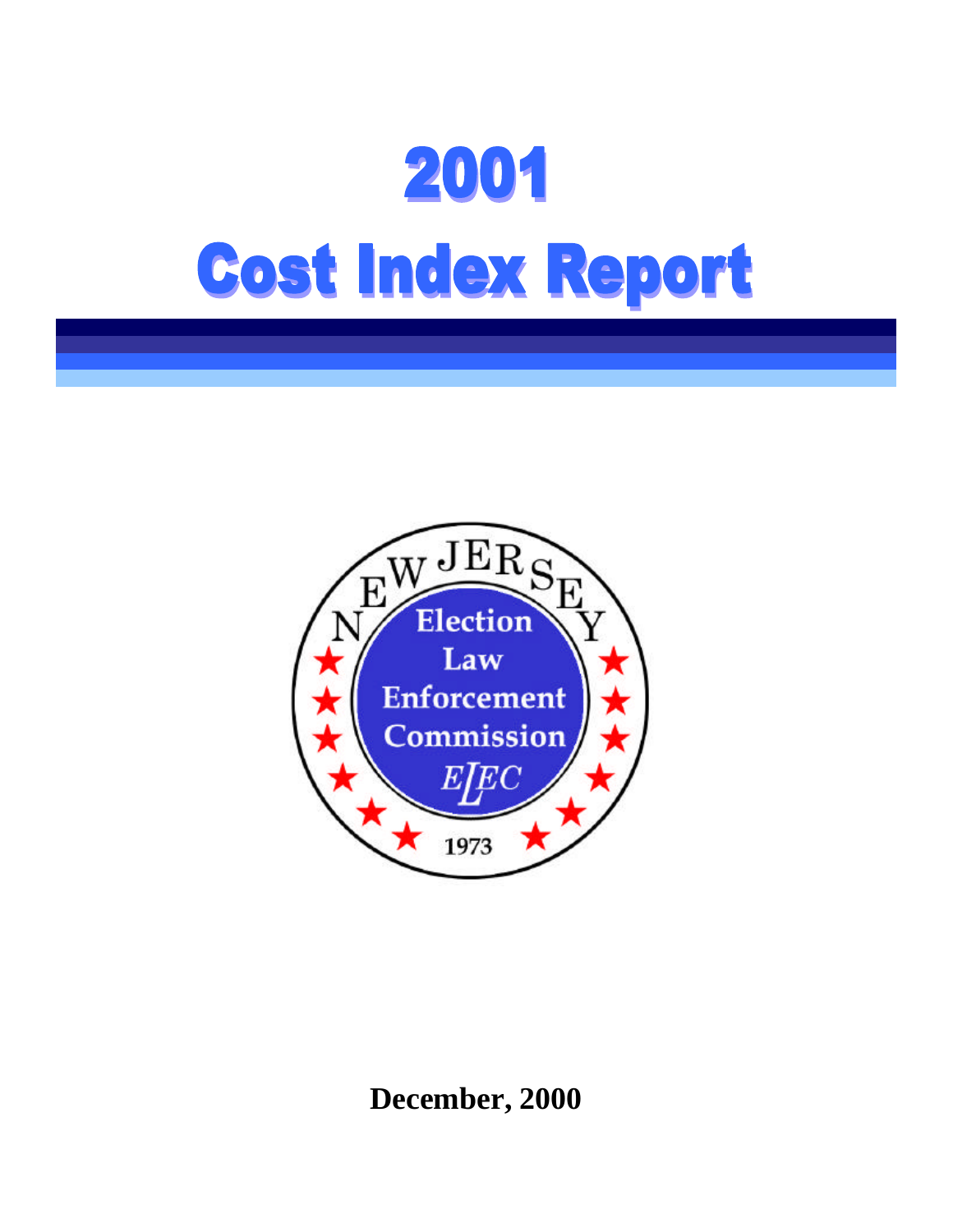

#### *State of New Jersey*

#### **ELECTION LAW ENFORCEMENT COMMISSION**

**RALPH V. MARTIN Chair**

**PAULA A. FRANZESE Vice Chair**

**LYNNAN B. WARE Commissioner**

**SUSAN S. LEDERMAN, Ph.D. Commissioner**

\_\_\_\_\_\_\_\_\_\_\_\_

Respond to: P.O. Box 185 Trenton, New Jersey 08625-0185

(609) 292-8700

Web site: http://www.elec.state.nj.us/

**FREDERICK M. HERRMANN, Ph.D. Executive Director**

> **JEFFREY M. BRINDLE Deputy Director**

**GREGORY E. NAGY Legal Director**

**JAMES P. WYSE Counsel**

#### **December, 2000**

#### **Dear Members of the Legislature:**

This "2001 Cost Index Report" is presented to you in response to the Commission's statutory responsibility to make inflationary adjustments to the limits and thresholds in the New Jersey Campaign Contributions and Expenditures Reporting Act, N.J.S.A. 19:44A-1 *et seq*., for gubernatorial and non-gubernatorial candidates and committees. The Commission therefore reports the changes applicable to all candidates and committees for the four-year period beginning in 2001.

The Commission believes that the quadrennial campaign cost adjustment process is essential to ensure the continued viability of New Jersey's gubernatorial Public Financing program and the ability of non-gubernatorial candidates and committees to be effective and active participants in elections.

The Commission is proud to again offer this report in its continuous effort to serve the citizens of New Jersey.

Ralph V. Martin, Chair

Paula A. Franzese, Vice Chair

Lynnan B. Ware, Commissioner

Susan S. Lederman, Ph.D., Commissioner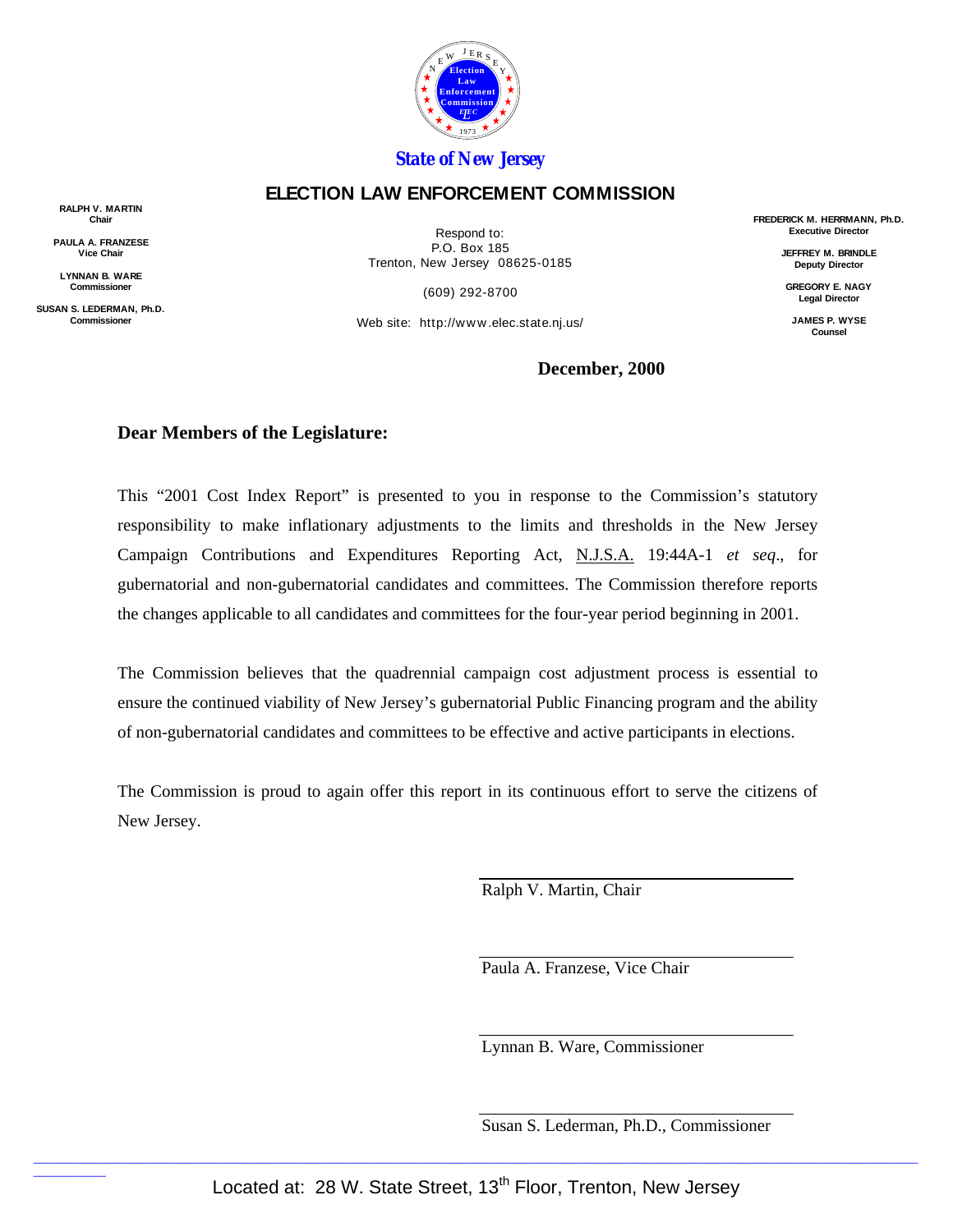### **ACKNOWLEDGEMENTS**

Preparation of the 2001 Cost Index Report, the third presented by the Commission, rests upon past as well as current Commission efforts. The historical analysis by the Commission and the staff of the gubernatorial public financing program of gubernatorial elections from 1977 through 1997 is the necessary foundation for this work. The Commission therefore wishes to acknowledge the efforts of all those staff members, past and present, whose work is reflected here.

Director of Public Financing and Deputy Legal Director Nedda G. Massar compiled this study. Her efforts administering the 1989 through 1997 programs, as well as her efforts on this report and her analysis of the 1989 election previously published by the Commission, are contributions to the success of New Jersey's nationally acclaimed gubernatorial public financing law.

The Commission's 1988 "Gubernatorial Cost Analysis Report" prepared by Commission Deputy Director Jeffrey M. Brindle was the theoretical and analytical foundation for this document. His support and the review, editorial direction, and guidance provided by Executive Director Frederick M. Herrmann and Legal Director Gregory E. Nagy continue to make this report possible.

Economic data was graciously provided to the Commission by Robert Coen, Senior Vice President and Director of Forecasting of Universal-McCann, Inc., and by the staff of the Office of Revenue and Economic Analysis of the New Jersey Department of Treasury.

Without the talents of Administrative Assistant Elbia Zeppetelli and Legal Secretary Ruth Ford, this text could never have been produced in its polished, professional fashion.

For further information about gubernatorial public financing in New Jersey and related campaign finance issues, the Commission recommends the "COGEL Campaign Financing and Lobbying Bibliography" compiled by Executive Director Herrmann.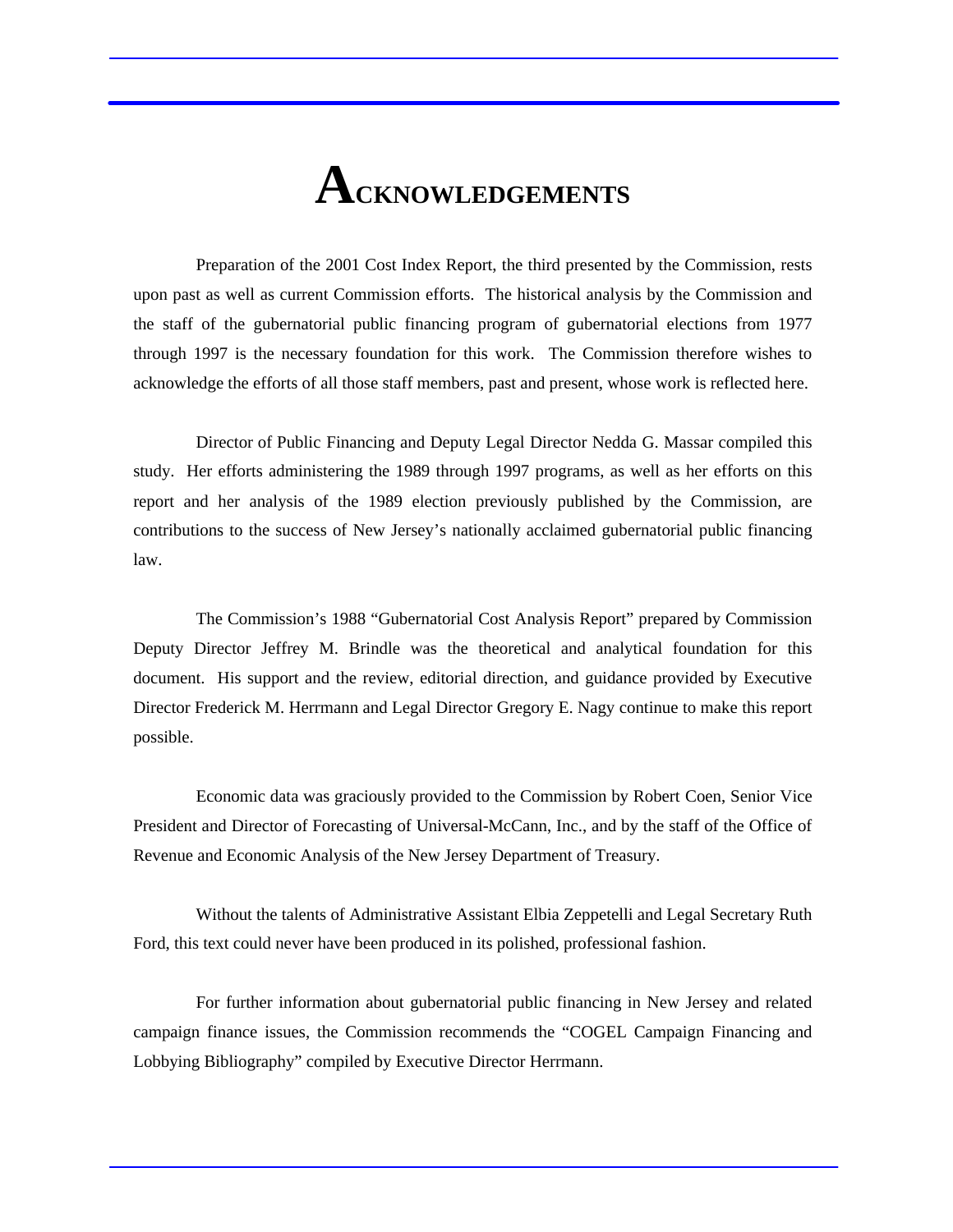## **TABLE OF CONTENTS**

|           |                                                                                                         | Page No. |
|-----------|---------------------------------------------------------------------------------------------------------|----------|
|           |                                                                                                         |          |
|           | Adjusted Contribution Limits for Non-gubernatorial Candidates and                                       |          |
|           | COMPONENTS OF THE 1997 NEW JERSEY CAMPAIGN COST INDEX5                                                  |          |
| Table I   | Major Expenditure Components as a Percentage of Total<br>Campaign Expenditures: 1973-1997 Gubernatorial |          |
| Table II  | Comparison of Expenditures by Type of Expenditure for<br>1993 and 1997 General Election Gubernatorial   |          |
|           |                                                                                                         |          |
| Table III | <b>Cost-Per-Thousand Mass Communication Percentage</b>                                                  |          |
|           |                                                                                                         |          |
| Table IV  | Consumer Price Index for All Urban Consumers: Monthly                                                   |          |
|           |                                                                                                         |          |
|           | PUBLIC COMMENT CONCERNING THE PROPOSED 2001 COST INDEX                                                  |          |
|           |                                                                                                         |          |
|           |                                                                                                         |          |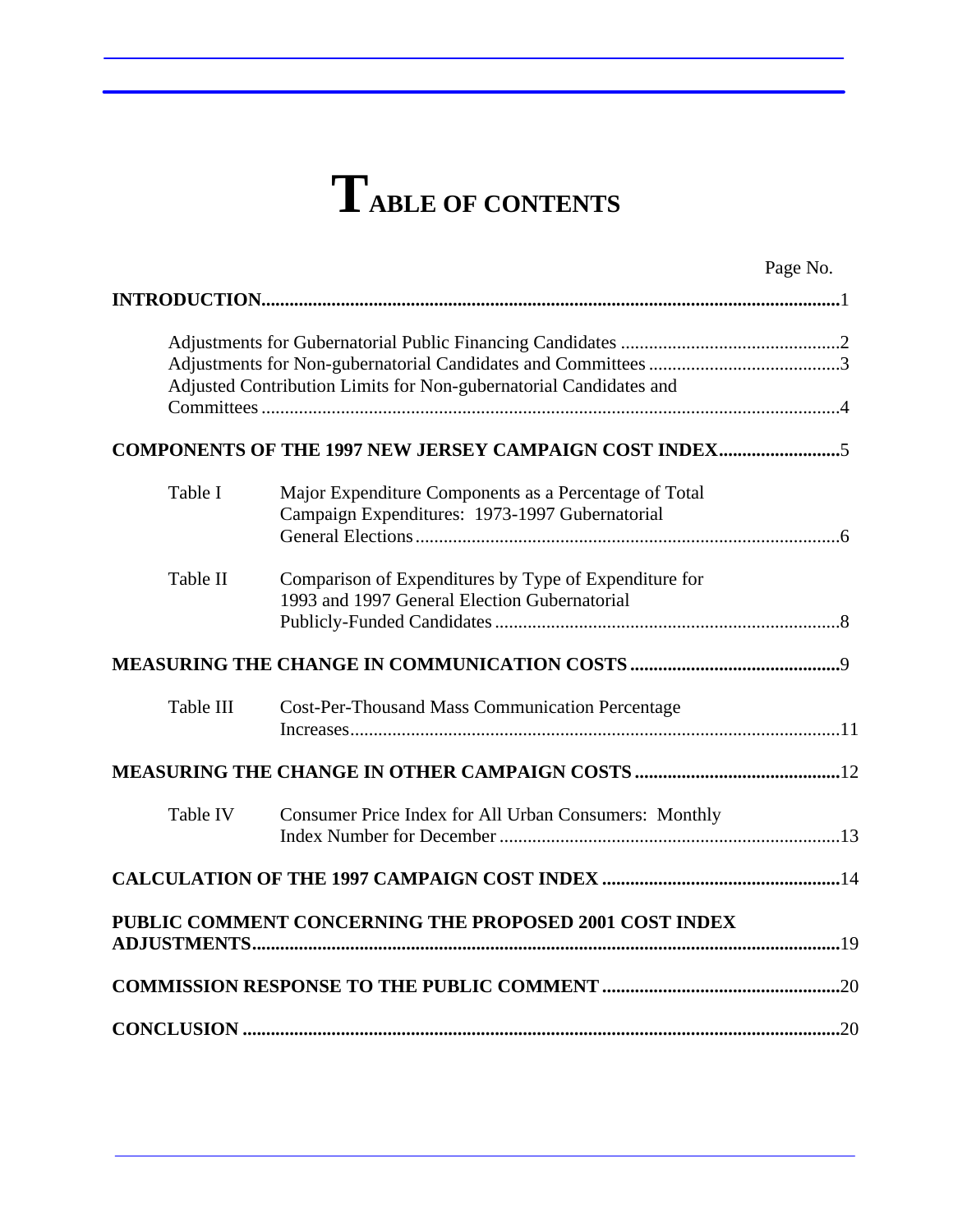### **INTRODUCTION**

The New Jersey Election Law Enforcement Commission (the Commission) has for the third time calculated the statutorily-required New Jersey Campaign Cost Index (NJCCI) which is used to adjust various limits and reporting thresholds contained in the New Jersey Campaign Contributions and Expenditures Reporting Act, N.J.S.A. 19:44A-1, et seq., (the Act). The Commission is statutorily mandated to "establish an index reflecting the changes occurring in the general level of prices of particular goods and services ... directly affecting the overall costs of election campaigning in this State"; see N.J.S.A. 19:44A-7.1b. The Commission must use that index to adjust on a quadrennial basis various limits and thresholds which apply to publiclyfinanced gubernatorial elections; see N.J.S.A. 19:44A-7.1c. Amendments to the Act enacted in 1993 require that the same cost index calculated for the gubernatorial public financing program be applied also to limits and thresholds applicable to non-gubernatorial candidates, candidate committees, joint candidates committees, political committees, continuing political committees, political party committees, legislative leadership committees, and other entities; see N.J.S.A. 19:44A-7.2.

The Commission is required to determine the cost index and make necessary adjustments no later than December 1st of a year preceding a gubernatorial general election. The Commission is also directed to report its adjustments to the Legislature not later than December 15th of the year preceding a gubernatorial general election. To fulfill its statutory obligation, the Commission applied the 2001 NJCCI to the provisions of the Act and proposed the adjustments as amendments to its regulations which were published in the New Jersey Register on August 21, 2000. The Commission conducted a public hearing on the Cost Index changes on September 19, 2000. This 2001 Cost Index Report will describe the derivation of the NJCCI, summarize public reaction to the 2001 NJCCI, and offer the Commission's response.

As reported in the "1993 Gubernatorial Cost Index Report" (December, 1992), the Commission first conducted the statutory quadrennial cost adjustment process in preparation for the 1993 gubernatorial primary and general elections. By increasing the gubernatorial limits and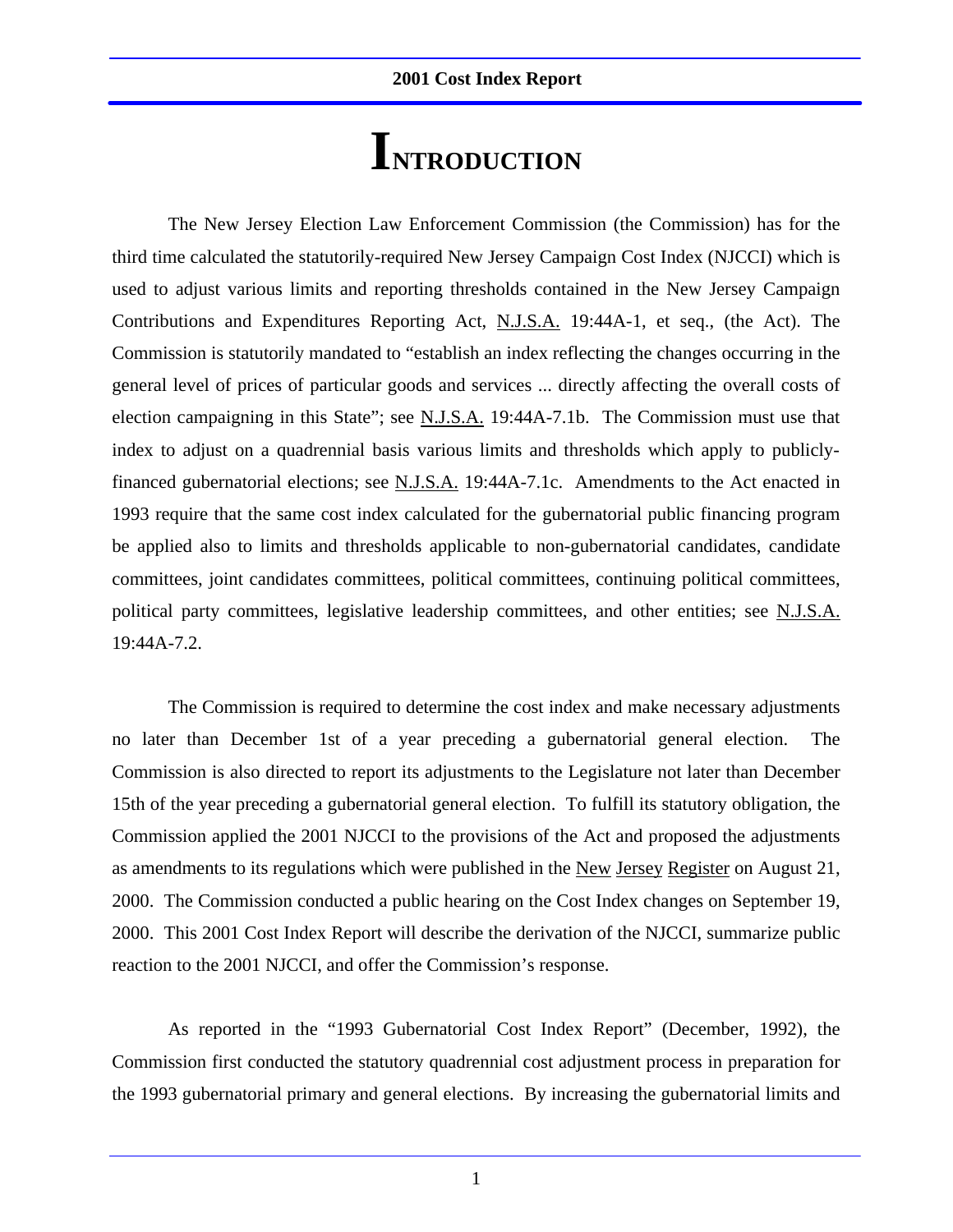thresholds in response to inflation, the Commission noted that "[t]he automatic adjustment process introduces certainty and financial responsiveness into the gubernatorial public financing cycle."<sup>1</sup> The Commission believes that application of the cost adjustment process to nongubernatorial candidates and committees, as required by the 1993 amendments to the Act, and first implemented in 1997, similarly permits those entities to participate as consumers in a constantly changing economy with increasing technological and other costs.

Pursuant to its statutory mandate, and using the methodology described in the "Gubernatorial Cost Analysis Report" of June, 1988, and applied in calculating the 1993 and 1997 cost adjustments for gubernatorial and non-gubernatorial candidates and committees, the Commission has calculated the 2001 NJCCI and has determined that the campaign cost multiplier is **1.2132**.

Applying the 2001 cost index to the various limits and thresholds in the Act and rounding the results as required by the law (N.J.S.A. 19:44A-7.1b) produces the following adjustments for the four-year period beginning in 2001:

| Limit/Threshold           | 1997 Amount    | 2001 Amount    |
|---------------------------|----------------|----------------|
| <b>Contribution Limit</b> | \$2,100.00     | \$2,600.00     |
| Qualification Threshold   | \$210,000.00   | \$260,000.00   |
| <b>Amount Not Matched</b> | \$69,000.00    | \$84,000.00    |
| Primary Public Fund Cap   | \$1,860,000.00 | \$2,300,000.00 |
| Primary Expenditure Limit | \$3,100,000.00 | \$3,800,000.00 |
| General Public Fund Cap   | \$4,600,000.00 | \$5,600,000.00 |
| General Expenditure Limit | \$6,900,000.00 | \$8,400,000.00 |

#### **ADJUSTMENTS FOR GUBERNATORIAL CANDIDATES**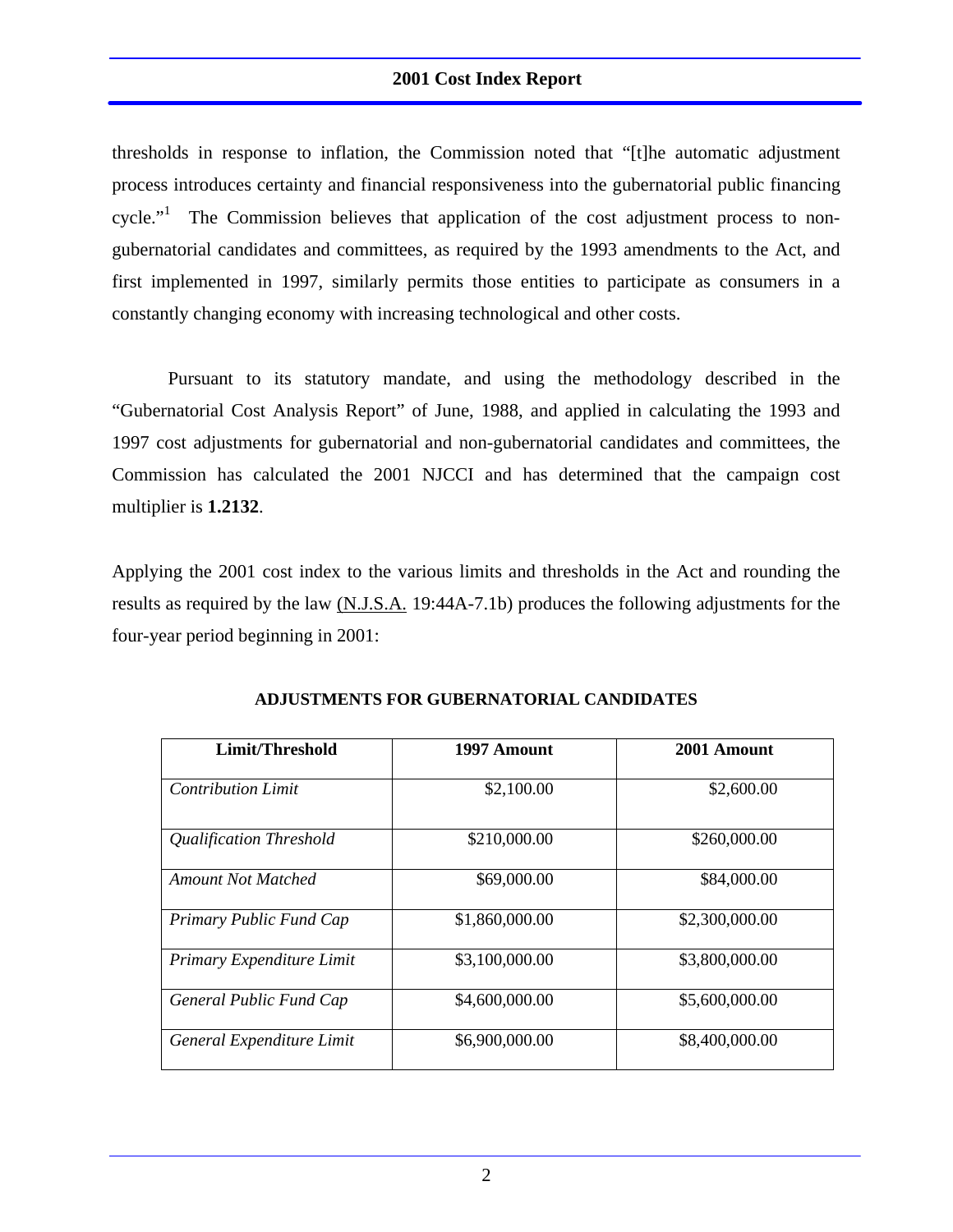| Limit/Threshold                                                     | 1997 Amount        | 2001 Amount               |
|---------------------------------------------------------------------|--------------------|---------------------------|
| Political Committee Reporting Threshold                             | \$1,200            | \$1,500.00                |
| <b>Continuing Political Committee Reporting</b><br><b>Threshold</b> | \$3,000            | \$3,700.00                |
| <b>Contribution Reporting Threshold</b>                             | \$300              | \$400.00                  |
| 48-Hour Notice/Contribution Threshold                               | \$600              | \$800.00                  |
| 48-Hour Notice/Expenditure Threshold                                | \$600              | \$800.00                  |
| Joint Candidates Committee Thresholds                               | \$4,700<br>\$7,000 | \$5,800.00<br>\$8,500.00  |
| Form A-3 Threshold                                                  | \$3,000            | \$3,700.00                |
| Form A-1 Threshold & School<br><b>Board/Write-in Threshold</b>      | \$2,400            | \$3,000.00                |
| Independent Expenditure Threshold                                   | \$600              | \$800.00                  |
| Section 20.1 Penalties                                              | \$3,500/7,000      | \$4,300.00/<br>\$8,500.00 |
| <b>Section 22 Penalties</b>                                         | \$3,500/7,000      | \$4,300.00/<br>\$8,500.00 |
| Pro rata Return of Contributions                                    | \$200              | \$400.00                  |

#### **ADJUSTMENTS FOR NON-GUBERNATORIAL CANDIDATES AND COMMITTEES**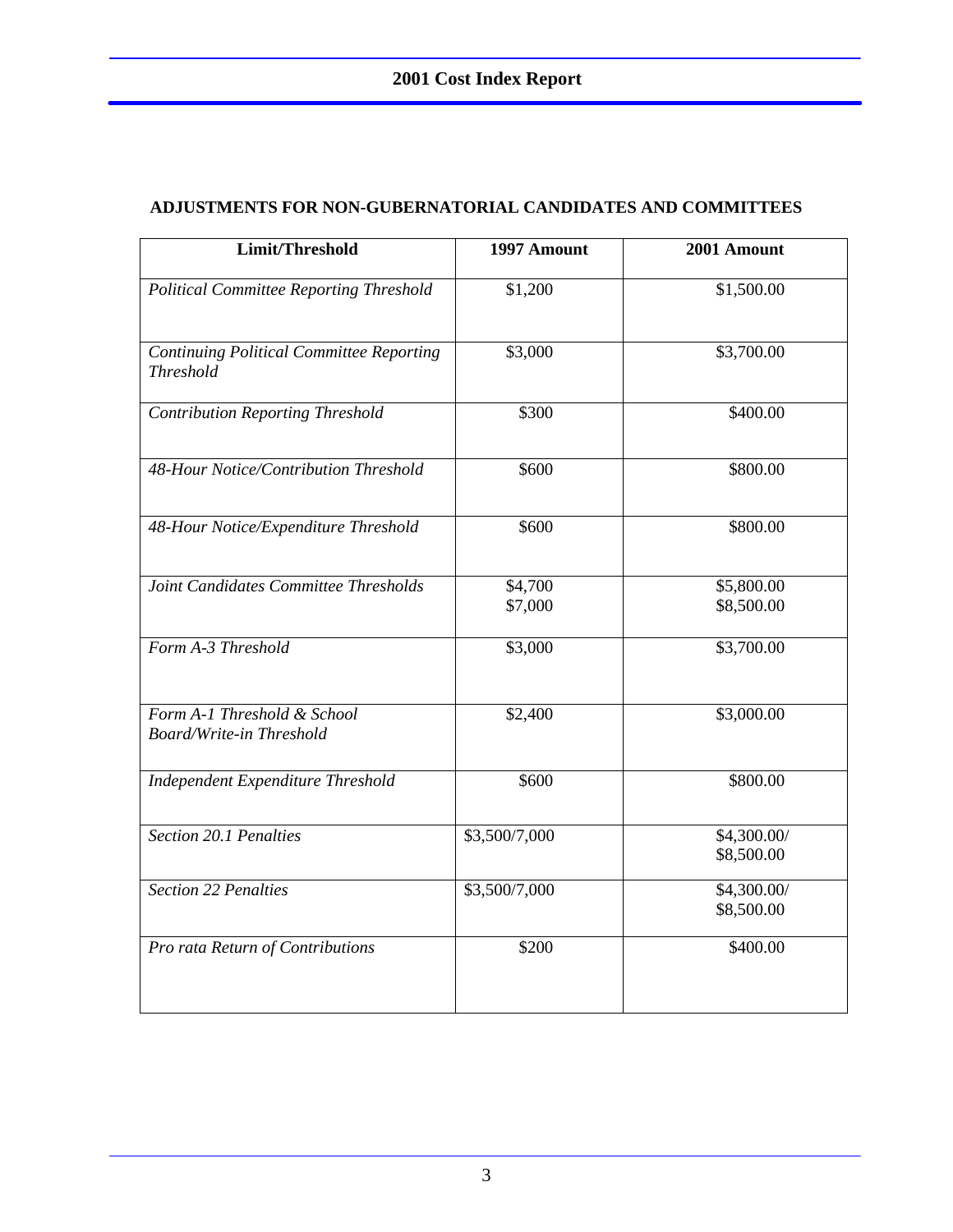#### **ADJUSTED CONTRIBUTION LIMITS FOR NON-GUBERNATORIAL CANDIDATES AND COMMITTEES**

### **Entities Making**

#### **Contributions Entities Receiving Contributions**

|                                                             | Candidate<br>Committee  | Political<br>Committee           | Continuing<br>Political<br>Committee | Legislative<br>Leadership<br>Committee | <b>State</b><br>Political<br>Party<br>Committee           | County<br>Political<br>Party<br>Committee | Municipal<br>Political<br>Party<br>Committee |
|-------------------------------------------------------------|-------------------------|----------------------------------|--------------------------------------|----------------------------------------|-----------------------------------------------------------|-------------------------------------------|----------------------------------------------|
| Individual to:                                              | \$2,200<br>per election | No Limit                         | No Limit                             | \$37,000<br>per year                   | \$37,000<br>per year                                      | \$37,000<br>per year                      | \$7,200<br>per year                          |
| Corporation or<br>Union to:                                 | \$2,200<br>per election | No Limit                         | No Limit                             | \$37,000<br>per year                   | \$37,000<br>per year                                      | \$37,000<br>per year                      | \$7,200<br>per year                          |
| Association or<br>Group to:                                 | \$2,200<br>per election | No Limit                         | No Limit                             | \$37,000<br>per year                   | \$37,000<br>per year                                      | \$37,000<br>per year                      | \$7,200<br>per year                          |
| Candidate<br>Committee to:<br>(see N.J.A.C.<br>$19:25-11.3$ | \$7,200<br>per election | \$7,200<br>per election per year | \$7,200                              | \$37,000<br>per year                   | \$37,000<br>per year                                      | \$37,000<br>per year                      | \$7,200<br>per year                          |
| Political<br>Committee to:                                  | \$7,200<br>per election | \$7,200<br>per election          | \$7,200<br>per year                  | \$37,000<br>per year                   | \$37,000<br>per year                                      | \$37,000<br>per year                      | \$7,200<br>per year                          |
| Continuing<br>Political<br>Committee to:                    | \$7,200<br>per election | \$7,200<br>per election per year | \$7,200                              | \$37,000<br>per year                   | \$37,000<br>per year                                      | \$37,000<br>per year                      | \$7,200<br>per year                          |
| Legislative<br>Leadership<br>Committee to:                  | $\ast$                  | ∗                                | $\ast$                               | NO LIMITS *                            |                                                           | $\ast$                                    | $\ast$                                       |
| <b>State Political</b><br>Party Committee<br>to:            | ∗                       | $\ast$                           | $\ast$                               | NO LIMITS *                            |                                                           | $\ast$                                    | $\ast$                                       |
| <b>County Political</b><br>Party Committee<br>to:           |                         |                                  |                                      |                                        | NO LIMITS, except those set forth in N.J.A.C. 19:25-11.7. |                                           |                                              |
| Municipal<br><b>Political Party</b><br>Committee to:        | $\ast$                  | ∗                                | ∗                                    | NO LIMITS *                            |                                                           | ∗                                         | ∗                                            |
| National Political<br>Party Committee<br>to:                | \$7,200<br>per election | \$7,200<br>per election per year | \$7,200                              | \$37,000<br>per year                   | \$72,000<br>per year                                      | 37,000<br>per year                        | \$7,200<br>per year                          |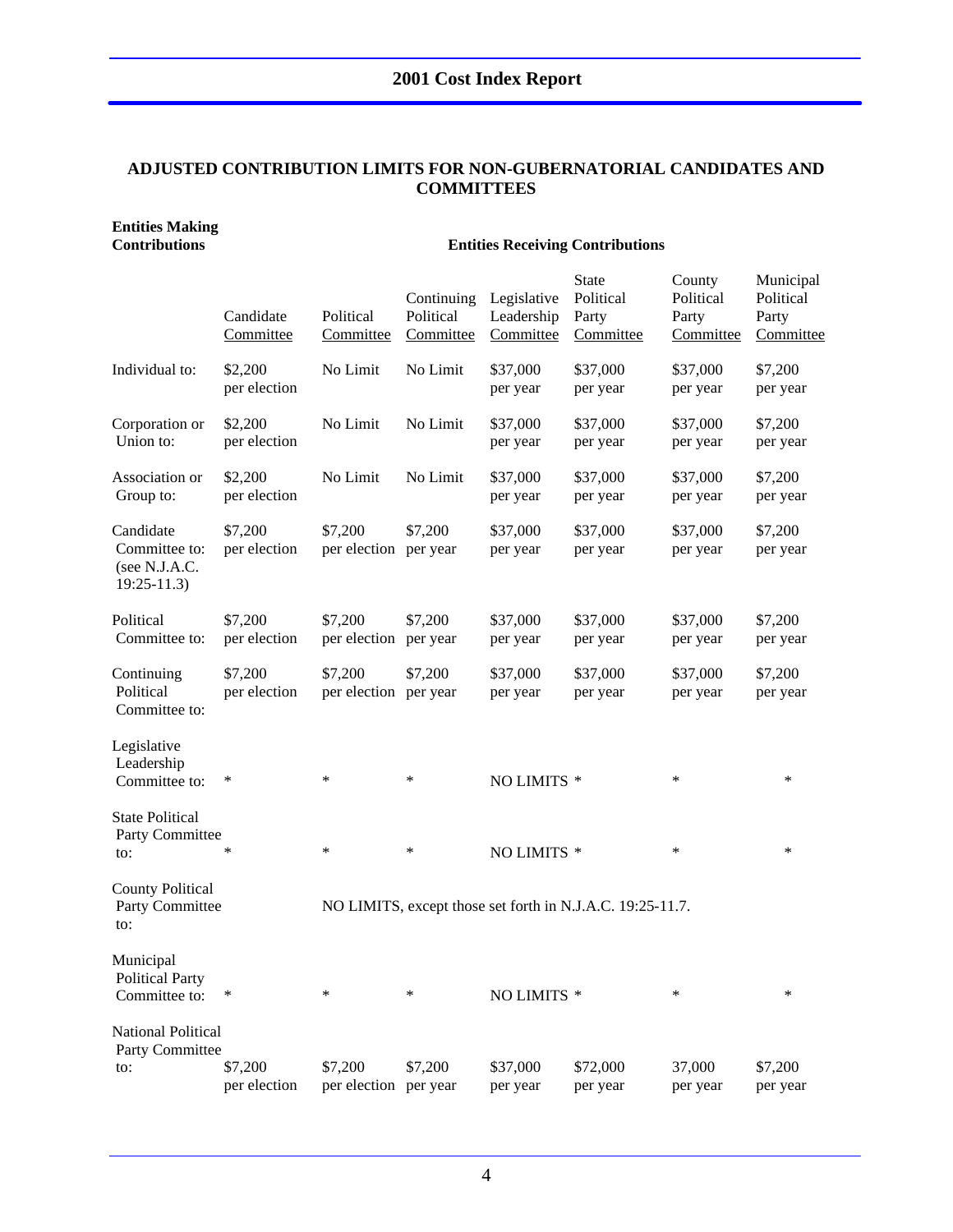#### **COMPONENTS OF THE 2001 NEW JERSEY CAMPAIGN COST INDEX**

The Commission based its calculation of the first NJCCI in 1993 upon the assumption that a gubernatorial campaign is a consumer of goods and services whose purchases can be studied and quantified. As a consumer, a campaign is subject to changes in the economy including inflationary changes.

Expenditure data reported by publicly-financed gubernatorial campaigns since 1973 has enabled the Commission to examine spending patterns and to identify trends in the campaigns' behavior. Spending by the 1997 gubernatorial general election campaigns maintained the steady shift observed since 1973 to concentration of gubernatorial campaign spending on mass communications to voters and away from spending on administrative, travel, and fundraising goods and services (Table I below). Since 1985, the New Jersey gubernatorial campaign consumer has spent over 80 percent of its campaign dollars on efforts to communicate its message to voters. This trend continued for 1997 with the percentage of spending devoted to communication to voters increasing slightly between 1993 and 1997 from 81.7 percent to 82.5 percent (Table I).

In 1997, for the first time in a publicly-financed general election, three candidates qualified to receive gubernatorial public matching funds. Prior to 1997, only Democratic and Republican candidates applied for and qualified to receive matching funds. An independent candidate met the 1997 contribution and expenditure qualification thresholds, and therefore participated in the gubernatorial candidates' debates and received public matching funds. Therefore, the expenditure data for the 1997 gubernatorial general election that was used in calculating the 2001 NJCCI is based upon expenditure data from three gubernatorial campaigns.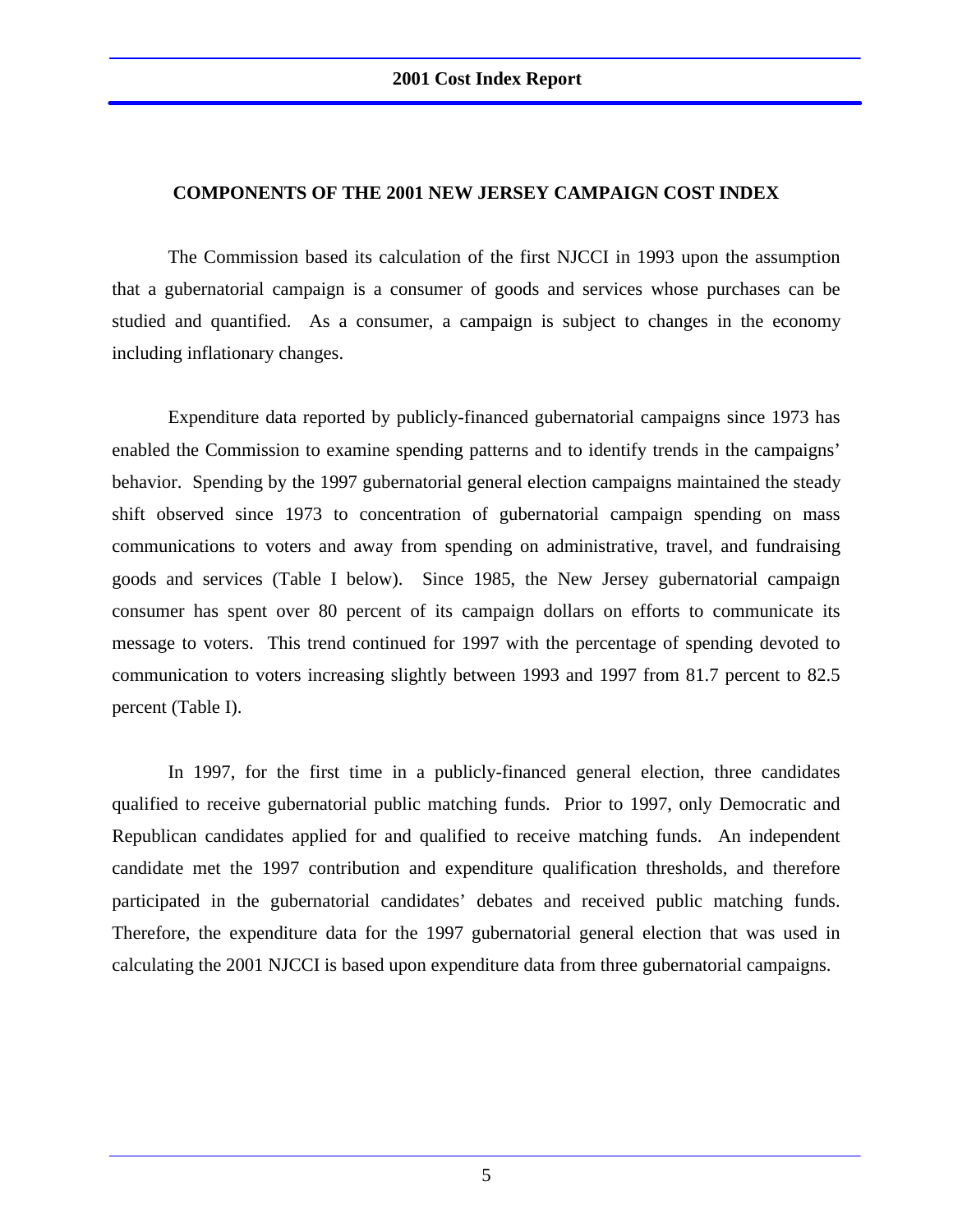| <b>TABLE I</b>                                                                                                                   |       |       |       |       |       |       |      |
|----------------------------------------------------------------------------------------------------------------------------------|-------|-------|-------|-------|-------|-------|------|
| Major Expenditure Components as a Percentage of<br><b>Total Campaign Expenditures: 1973-1997 Gubernatorial General Elections</b> |       |       |       |       |       |       |      |
|                                                                                                                                  | 1973  | 1977  | 1981  | 1985  | 1989  | 1993  | 1997 |
| Mass communication<br>Expenditures                                                                                               | 53.1% | 62.3% | 76.0% | 83.9% | 81.9% | 81.7% | 82.5 |
| Other Expenditures<br>(Including Administration,<br>Travel, and Fundraising)                                                     | 46.9% | 37.0% | 24.3% | 15.8% | 18.0% | 18.3% | 17.5 |

- NOTE: Percentages may not total 100.0 because of rounding.
- SOURCE: New Jersey Election Law Enforcement Commission Data; New Jersey Election Law Enforcement Commission, "New Jersey Gubernatorial Public Financing Revised: 1989 and Beyond," Table X, p. 90; "New Jersey Public Financing: 1985 Gubernatorial Elections," Table K, p. 44; and "New Jersey Public Financing: 1981 Gubernatorial Elections," Table 6.1, p. 6.7.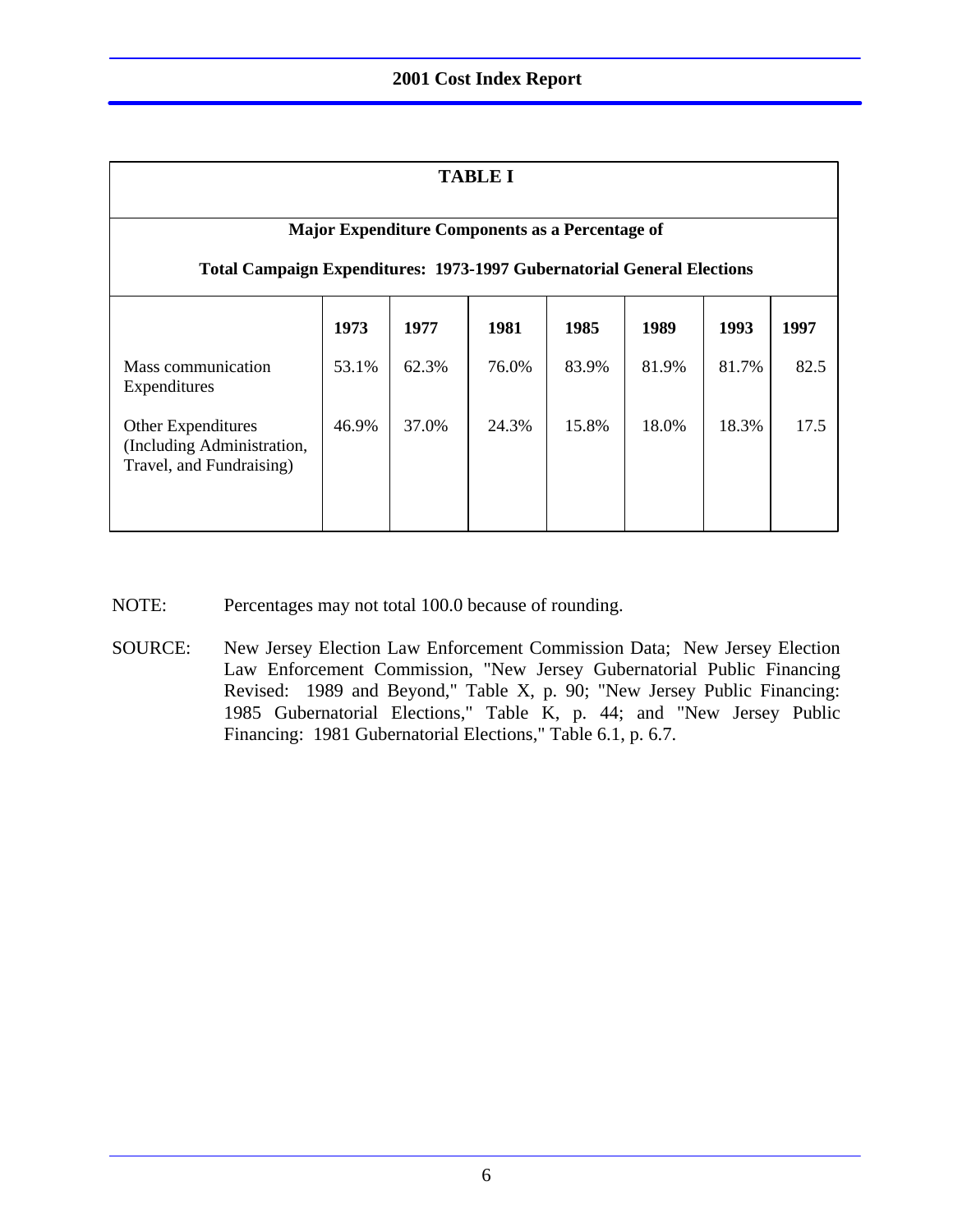Of the 82.5 percent spent on mass communication to voters, 1997 gubernatorial general election campaigns spent 70.4 percent of total campaign dollars to purchase broadcast media time (Table II below). The amount spent on media increased by 3.8 percent from 66.6 percent in 1993 to 70.4 percent in 1997 (Table II). Spending by the 1997 campaigns on newspaper advertising and printing and mailing of campaign literature (3.8 percent) remained relatively stable in comparison to amounts spent in 1993 (4.6 percent). The total amount spent on voter communication in 1997 again represented the lion's share of gubernatorial spending.

As Table II below demonstrates, the proportion of 1997 campaign dollars devoted to expenditures exempt from the expenditure limit (8.0 percent) and to administrative costs (9.5 percent) closely paralleled the amounts spent in 1993 (9.1 percent and 9.2 percent, respectively).

Expenditure data from the 1997 gubernatorial general election demonstrated the continued existence of the same two key campaign spending components identified in the earlier elections: mass communications and all other campaign costs. These components formed the basis of the campaign cost index weighted formula first proposed in the Commission's 1988 "Gubernatorial Cost Analysis Report,"<sup>2</sup> and therefore continue as the foundation of the 2001 cost index calculation.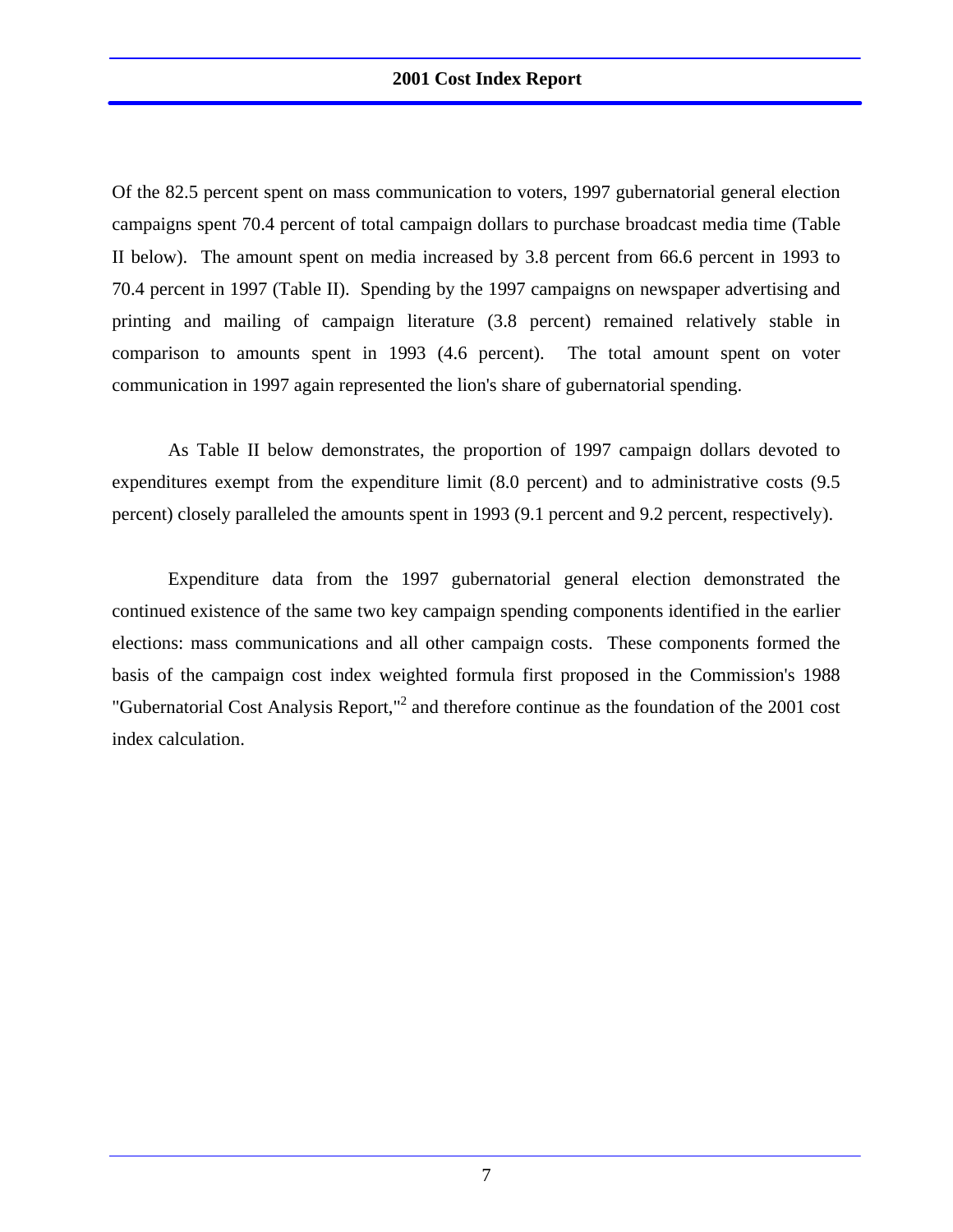| <b>TABLE II</b>                                                                                                                               |                             |                      |                             |                      |  |  |
|-----------------------------------------------------------------------------------------------------------------------------------------------|-----------------------------|----------------------|-----------------------------|----------------------|--|--|
| <b>Comparison of Expenditures by Type of Expenditure (Net)</b><br>For 1993 and 1997 General Election Gubernatorial Publicly-Funded Candidates |                             |                      |                             |                      |  |  |
| <b>Type of Expenditure</b>                                                                                                                    | 1993 General-<br><b>Net</b> | <b>Total</b><br>Net% | 1997 General-<br><b>Net</b> | <b>Total</b><br>Net% |  |  |
| <b>Expenditures Exempt from Limit:</b>                                                                                                        |                             |                      |                             |                      |  |  |
| <b>Candidate Travel</b>                                                                                                                       | \$144,266.23                | 1.1                  | \$215,905.74                | 1.4                  |  |  |
| Food and Beverage/Fundraising                                                                                                                 | 172,714.46                  | 1.4                  | 258,409.43                  | 1.7                  |  |  |
| <b>Election Night Activities</b>                                                                                                              | 130,668.27                  | 1.0                  | 154,961.93                  | 1.0                  |  |  |
| Compliance-Legal/Accounting                                                                                                                   | 720,408.33                  | 5.6                  | 616, 341. 73                | 3.9                  |  |  |
| Total Expenditures Exempt from Limit:                                                                                                         | \$1,168,057.29              | 9.1                  | \$1,245,618.83              | 8.0                  |  |  |
| <b>Expenditures Subject to Limit:</b><br>Administration:                                                                                      |                             |                      |                             |                      |  |  |
| Telephone                                                                                                                                     | \$133,473.61                | 1.1                  | \$174,225.42                | 1.1                  |  |  |
| Personnel/Taxes                                                                                                                               | 497,788.34                  | 3.9                  | 606,775.34                  | 3.9                  |  |  |
| Other                                                                                                                                         | 557,010.22                  | 4.4                  | 703,980.84                  | 4.5                  |  |  |
| <b>Total Administration</b>                                                                                                                   | \$1,188,272.17              | 9.2                  | \$1,484,981.60              | 9.5                  |  |  |
| Communication:                                                                                                                                |                             |                      |                             |                      |  |  |
| Media Time                                                                                                                                    | \$8,594,469.36              | 66.6                 | \$11,028,402.33             | 70.4                 |  |  |
| <b>Advertising Production</b>                                                                                                                 | 1,351,584.96                | 10.5                 | 1,296,178.01                | 8.3                  |  |  |
| Newspaper Advertising                                                                                                                         | 43,168.88                   | 0.3                  | 15,105.70                   | 0.1                  |  |  |
| <b>Billboards</b>                                                                                                                             | 0.0                         | 0.0                  | 1,950.25                    | 0.0                  |  |  |
| <b>Printing Literature</b>                                                                                                                    | 125,907.84                  | 1.0                  | 233,875.97                  | 1.5                  |  |  |
| <b>Mailing Literature</b>                                                                                                                     | 426,550.37                  | 3.3                  | 347,080.16                  | 2.2                  |  |  |
| <b>Total Communication Expenditures</b>                                                                                                       | \$10,541,681.41             | 81.7                 | \$12,922,592.42             | 82.5                 |  |  |
| Total Expenditures by Others*                                                                                                                 | \$3,049.80                  | 0.0                  | \$7,300.85                  | 0.0                  |  |  |
| Total Expenditures Subject to Limit                                                                                                           | \$11,733,003.38**           | 90.9                 | \$14,414,874.87***          | 92.0                 |  |  |
| <b>Total Campaign Expenditures</b>                                                                                                            | \$12,901,060.67             | 100.0                | \$15,660,493.70             | 100.0                |  |  |

SOURCE: New Jersey Election Law Enforcement Commission Data; New Jersey Election Law Enforcement Commission, "New Jersey Gubernatorial Public Financing Revised: 1989 and Beyond," Table X, p. 90; and "New Jersey Public Financing: 1985 Gubernatorial Elections," Table K, p. 44.

\* "In-kind" contributions

\*\* The 1993 general election expenditure limit was \$5,900,000.00 per candidate

\*\*\* The 1997 general election expenditure limit was \$6,900,000.00 per candidate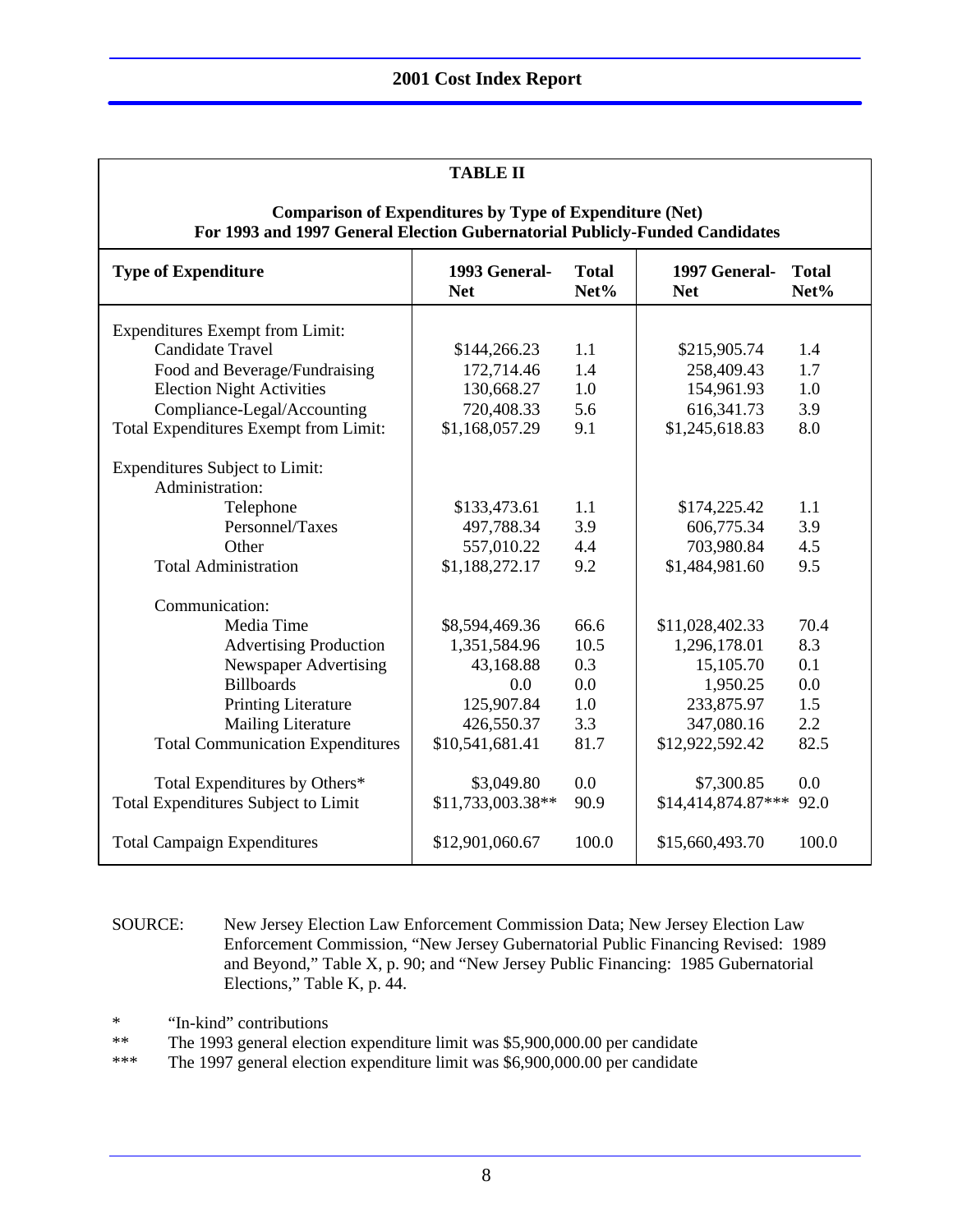Based upon the consistent spending behavior of the gubernatorial campaigns of 1985, 1989, 1993, and 1997, the Commission has assumed that the mix of the mass communication and non-communication expenditure components for 2001 campaigns will be similar. The Commission has therefore used as its basis for calculation of the 2001 NJCCI the mix of communication and non-communication expenditures exhibited in 1997:

| Mass communications expenditures: | 82.5 percent    |
|-----------------------------------|-----------------|
| Other campaign expenditures:      | 17.5 percent    |
|                                   | $100.0$ percent |

Repeating its 1997 methodology, the Commission relied upon Universal McCann (formerly McCann-Erickson) Media Cost Indexes and Consumer Price Index (CPI) data to measure the magnitude of the change in costs between the 1997 and 2001 elections in the two expenditure categories: communication costs and other campaign costs.

#### **Measuring the Change in Communication Costs**

Of the 82.5 percent of total 1997 campaign expenditures devoted to mass communication, television and radio advertising and production, and direct mail expenses accounted for 82.4 percent of the communications component dollars spent by the gubernatorial campaigns (Table II).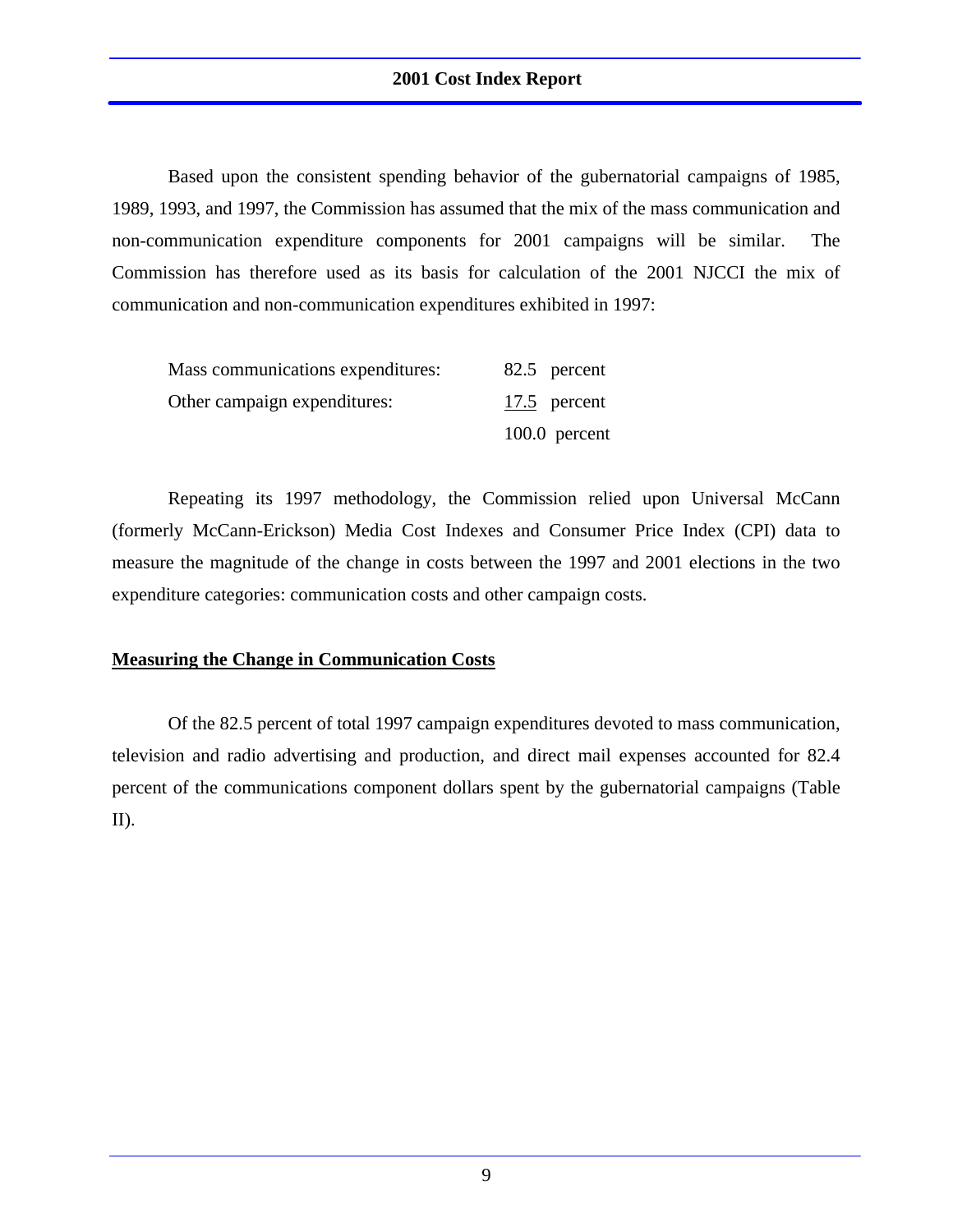Therefore, in order to determine the magnitude of change since 1997 in costs associated with the mass communication component of the campaign cost index, the Commission again examined media cost data compiled by Universal-McCann, Inc., New York City. Universal-McCann and its predecessor, McCann-Erickson, have since 1945 maintained and indexed media advertising costs, including costs for television, radio, newspapers, magazines, outdoor media, and direct mail. McCann-Erickson data was used by the Commission in its  $1984<sup>3</sup>$  and  $1988<sup>4</sup>$ gubernatorial campaign cost analyses and in calculation of the  $1993<sup>5</sup>$  and  $1997<sup>6</sup>$  campaign cost indices.

The Universal-McCann Media Cost-Per-Thousand (CPM) Composite measures change in the cost to reach an audience of 1,000 individuals in nine media relevant to statewide campaigns in New Jersey.<sup>7</sup> Further, its use is appropriate because it specifically includes data for the New York and Philadelphia media markets, the media markets in which New Jersey statewide candidates must make purchases of television and radio time.

The media cost-per-thousand composite for the period 1996 to 2000 rose by 23.8 percent, reflecting increases in the costs of both broadcast and print media. Significant increases are noted in network and cable television costs, while the costs of direct mail advertising decreased significantly (Table III below). As in its 1992 and 1996 calculations of the NJCCI, the Commission used the 23.8 percent increase in the CPM as the measure of change in mass communication costs applicable to New Jersey gubernatorial campaigns during the four-year period preceding the 2001 gubernatorial election.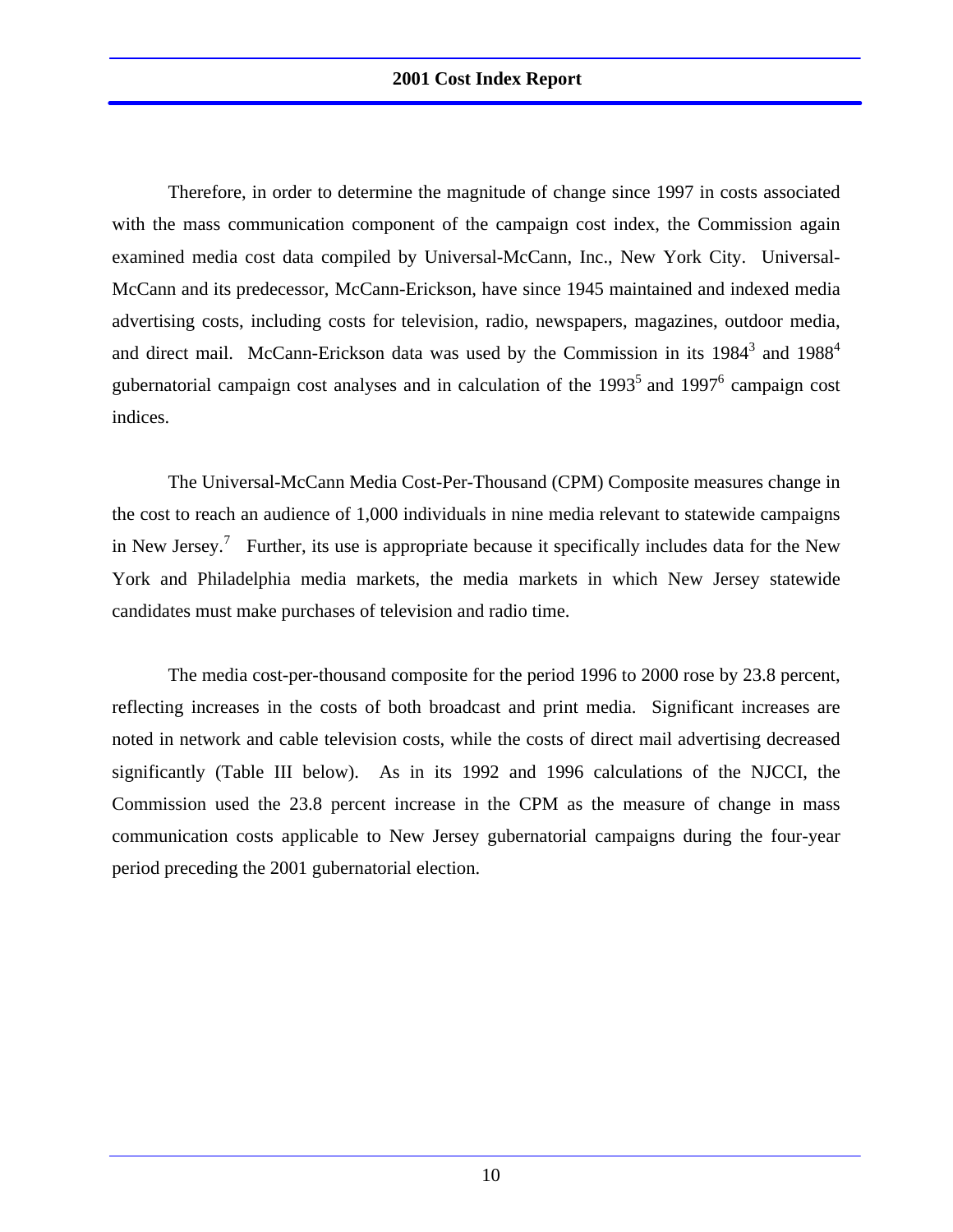| тарге пі                                                                |                                                |                                      |  |  |  |
|-------------------------------------------------------------------------|------------------------------------------------|--------------------------------------|--|--|--|
| <b>Cost-Per-Thousand</b>                                                |                                                |                                      |  |  |  |
|                                                                         | <b>Mass Communication Percentage Increases</b> |                                      |  |  |  |
| <b>Media Type</b><br>Percentage                                         | <b>1992-1996 Percentage</b><br><b>Increase</b> | 1996-2000<br><b>Increase</b>         |  |  |  |
| <b>Broadcast</b>                                                        |                                                |                                      |  |  |  |
| Network TV<br>Spot TV<br><b>Network Radio</b><br>Spot Radio<br>Cable TV | 23.5<br>27.6<br>1.8<br>12.1<br>17.4            | 42.3<br>30.9<br>27.9<br>37.1<br>50.2 |  |  |  |
| Print                                                                   |                                                |                                      |  |  |  |
| Newspapers<br>Magazines<br>Outdoor<br>Direct Mail                       | 12.1<br>16.2<br>6.2<br>22.8                    | 18.1<br>24.2<br>34.1<br>3.9          |  |  |  |
| Composite*                                                              | 17.4                                           | 23.8                                 |  |  |  |

**TABLE III**

Г

\* Based on national and local budgets in nine media, including cable TV

Source: Universal McCann Cost Indexes (May, 2000) Table III, Media Cost-Per-Thousand Indexes, and McCann-Erickson Cost Indexes (April, 1996), Table III, Media Cost-Per-Thousand Indexes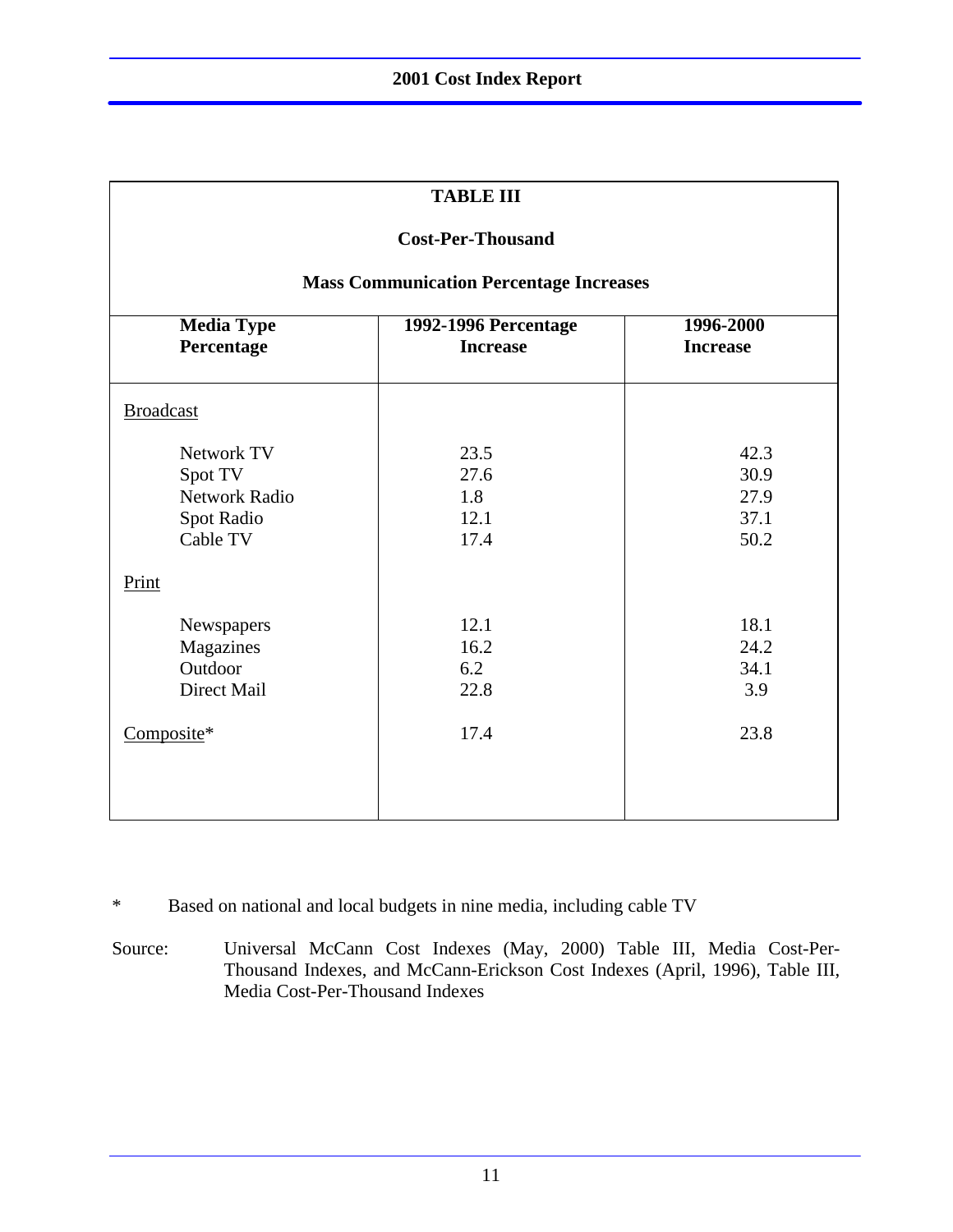#### **Measuring the Change in Other Campaign Costs**

As it did in its prior analyses of gubernatorial campaign costs, the Commission relied upon the Consumer Price Indexes (CPI), maintained by the United States Bureau of Labor Statistics (BLS), to measure changes in gubernatorial campaigns' non-communication costs. As defined by the BLS, the CPI measures the average change in prices over time for a fixed "market basket" of goods and services purchased either by urban wage earners and clerical workers (CPI-W) or by all urban consumers (CPI-U). The CPI-U, which covers approximately 80 percent of the total population, is more representative of price changes in New Jersey than is the CPI-W which only covers data for 32 percent of the total population.

CPI data relevant to New Jersey are incorporated by the BLS into statistics for two geographic regions, New York - Northern New Jersey (NY/NJ) and Pennsylvania - New Jersey (PA/NJ). In this report the Commission has again relied upon CPI data for the NY/NJ and PA/NJ regions to measure the change in the campaign cost index component for campaign expenditures other than communications.<sup>8</sup> The Commission used CPI data for 1997 through 1999 for the NY/NJ and PA/NJ regions and used mathematically projected index numbers for December of 2000 to determine the percent increase in consumer prices for the two regions which included New Jersey (Table IV below).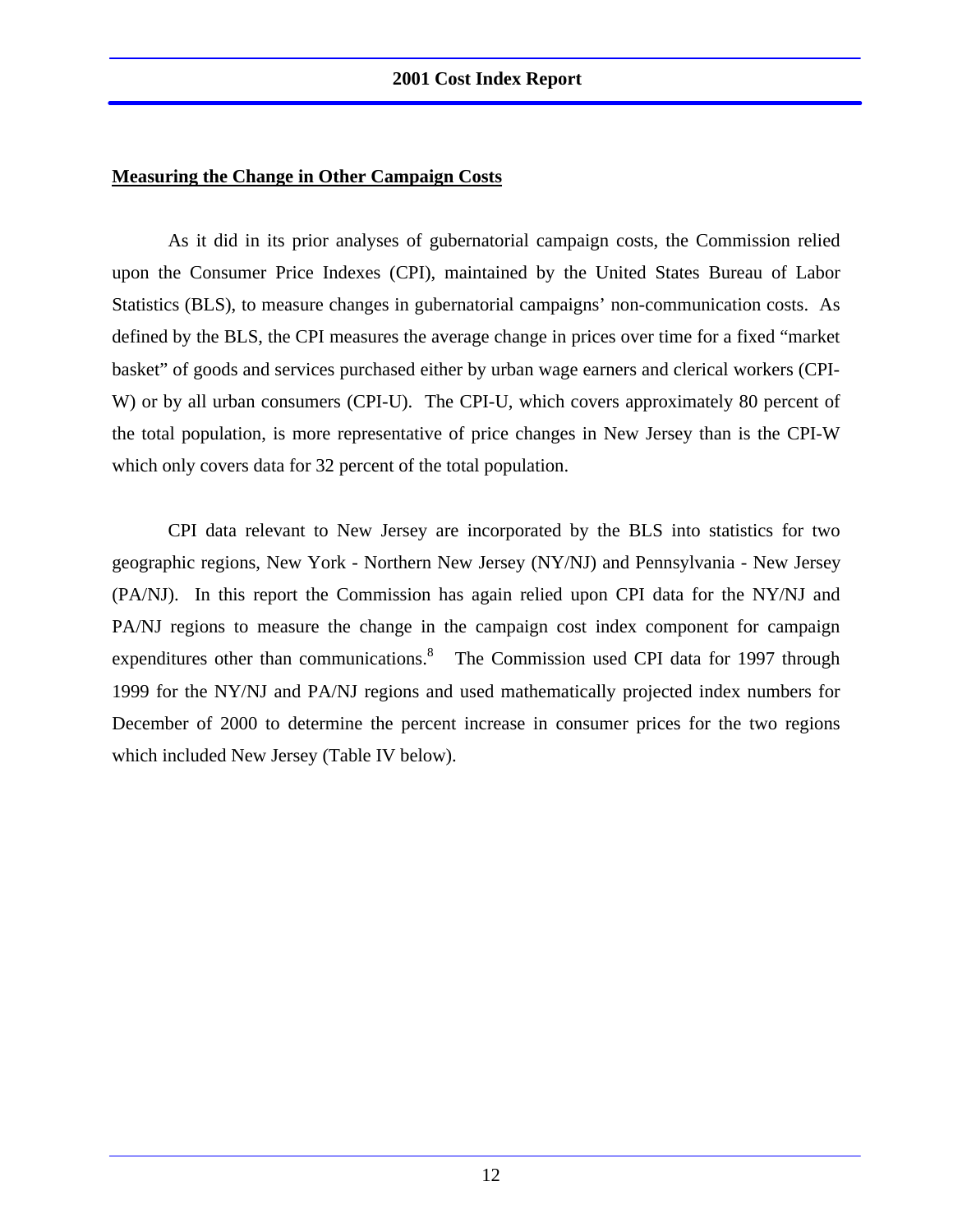| <b>TABLE IV</b>                                                          |                                                      |       |  |  |  |  |  |
|--------------------------------------------------------------------------|------------------------------------------------------|-------|--|--|--|--|--|
|                                                                          | <b>Consumer Price Index for All Urban Consumers:</b> |       |  |  |  |  |  |
|                                                                          | Monthly Index Number for December <sup>1</sup>       |       |  |  |  |  |  |
| Pennsylvania/New Jersey <sup>3</sup><br>New York/New Jersey <sup>2</sup> |                                                      |       |  |  |  |  |  |
| December, $19964$                                                        | 168.2                                                | 164.8 |  |  |  |  |  |
| December, 1997                                                           | 171.9                                                | 166.4 |  |  |  |  |  |
| December, 1998                                                           | 174.7                                                | 169.0 |  |  |  |  |  |
| December, 1999                                                           | 178.6                                                | 172.9 |  |  |  |  |  |
| December, 2000 <sup>5</sup>                                              | 184.8                                                | 279.7 |  |  |  |  |  |
| Percentage Change:<br>1996 to 2000                                       | 9.9                                                  | 9.0   |  |  |  |  |  |

- 1. United States Bureau of Labor Statistics, Monthly Index Numbers All Urban Consumers, as maintained by New Jersey Department of Treasury, Office of Revenue and Economic Analysis.
- 2. Includes 12 New Jersey counties: Bergen, Essex, Hudson, Hunterdon, Middlesex, Monmouth, Morris, Ocean, Passaic, Somerset, Sussex, and Union.
- 3. Includes 6 New Jersey counties: Burlington, Camden, Cumberland, Gloucester, Mercer, and Salem. Three counties are not included in any region: Atlantic, Cape May, and Warren. Since 1998, data for the Pennsylvania/New Jersey region are provided only on alternate months.
- 4. Mathematical projection based upon average monthly increases in 1996.
- 5. Mathematical projection based upon average monthly increase for January through May, 2000.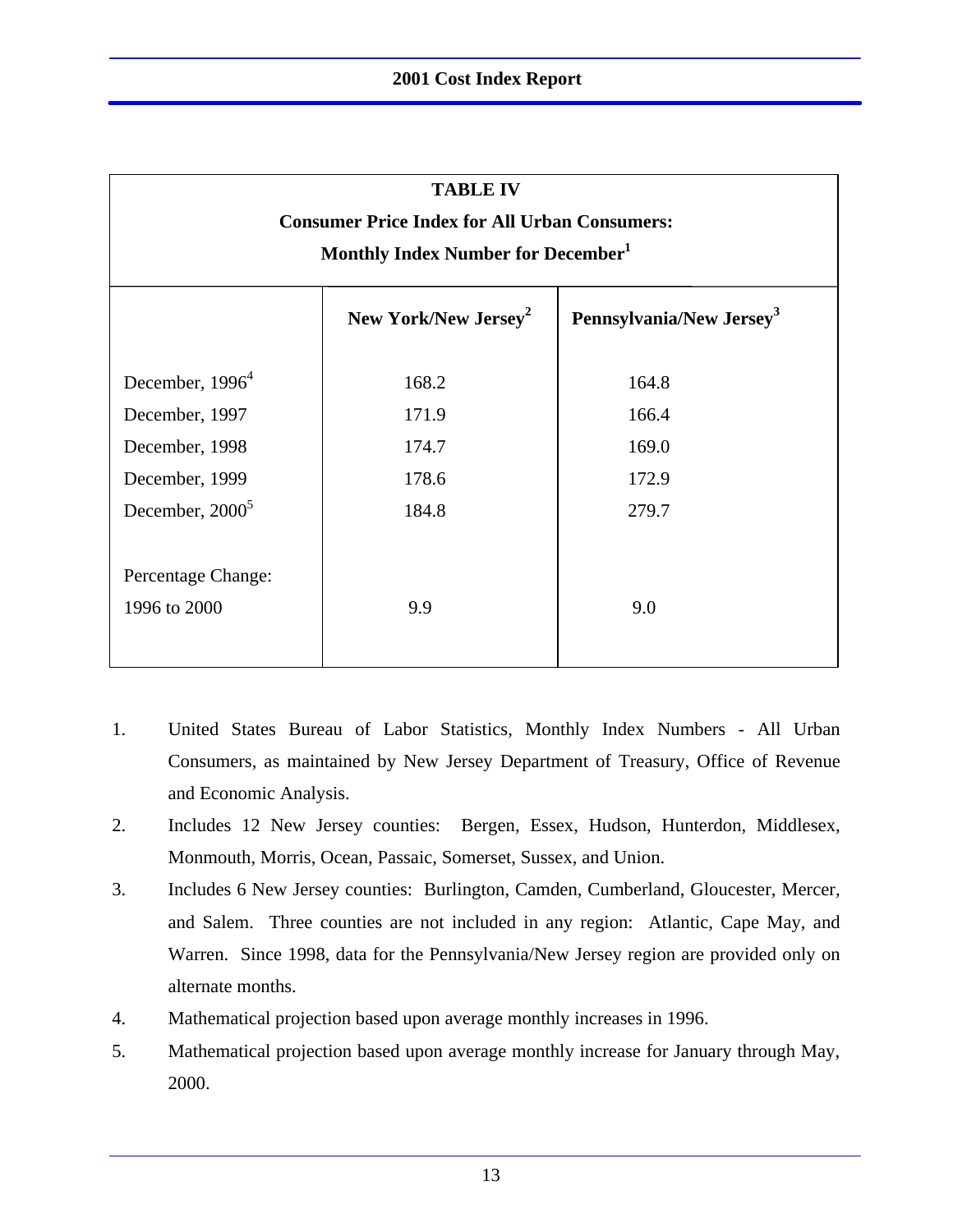The percentage change in the two regional numbers was then weighted at a ratio of twoto-one to reflect the larger population in the NY/NJ region. The 9.9 percent change in the Index Number for the period 1996 to 2000 for the New York/New Jersey region was multiplied by two and added to the 9.0 percent change in the Index Number for the same period in the Pennsylvania/New Jersey region. The result of 28.8 percent was divided by three (3) to yield the weighted CPI-U of 9.6 percent for all of New Jersey. The Commission therefore found that the resulting increase in the CPI-U in New Jersey for campaign costs other than mass communications was 9.6 percent.

#### **CALCULATION OF THE 1997 CAMPAIGN COST INDEX**

Using the indexes described above to determine the magnitude of change in costs for the two components of gubernatorial campaign spending, the Commission calculated the 2000 campaign cost index by applying the formula reported in the "1993 Gubernatorial Cost Index Report" (December, 1992)<sup>9</sup> and described in the June, 1988 "Gubernatorial Cost Analysis Report"<sup>10</sup> as follows:

Step 1. The 23.8 percent increase in media costs was applied to the proportion of all 1997 general election expenditures on mass communications, or 82.5 percent, to yield a Campaign Cost Index communication cost component of  $19.64$  (.825 x 23.8 = 19.64).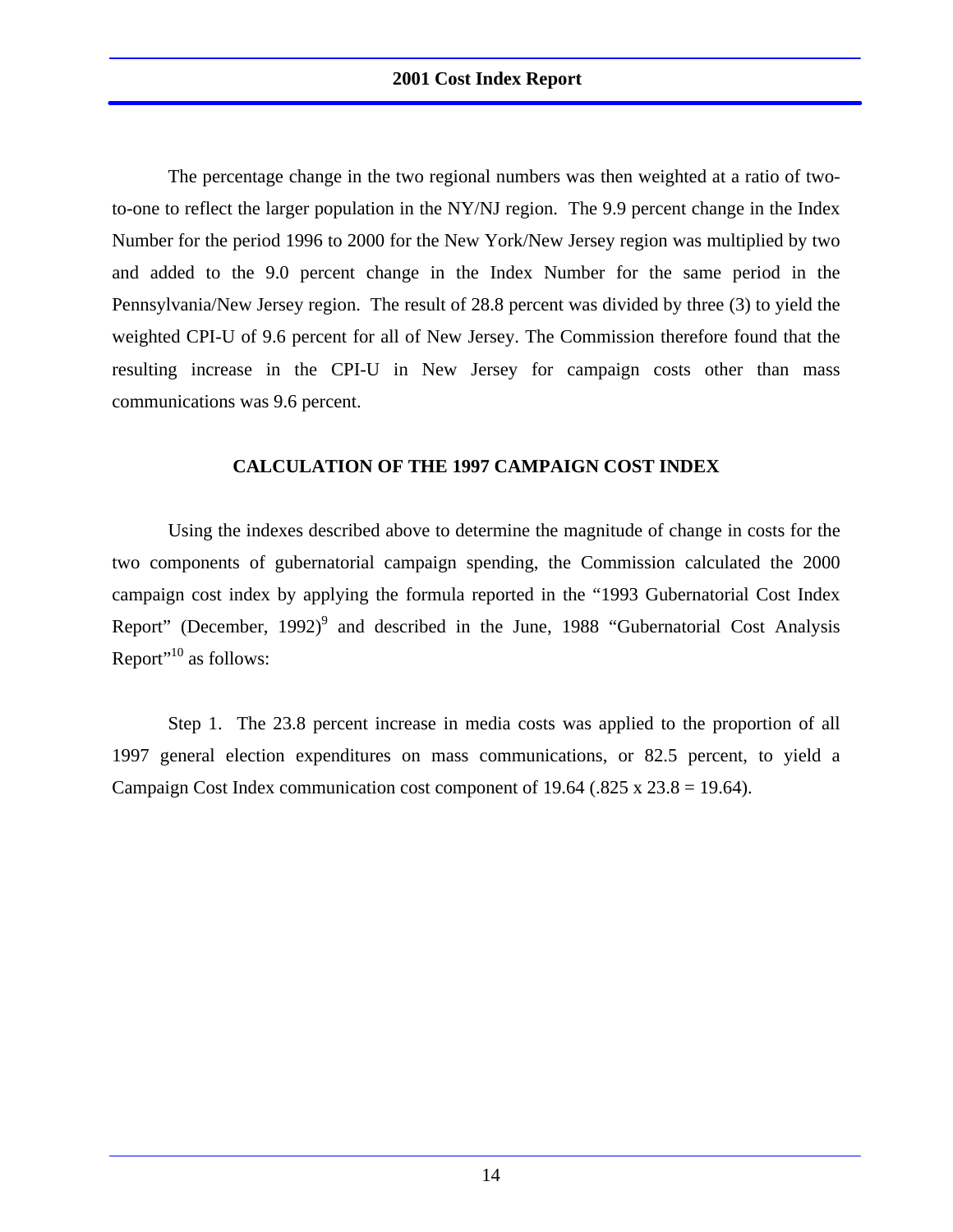Step 2. The 9.6 percent increase in the CPI was applied to the proportion of all 1997 general election expenditures on other campaign items, or 17.5 percent, to yield a Campaign Cost Index component for other costs of 1.68 (.175 x  $9.6 = 1.68$ ).

Step 3. The components for mass communications (Step 1) and other costs (Step 2) were combined as follows to indicate that campaign costs in New Jersey increased by 21.32 percent:

| <b>EXPENDITURE</b><br><b>CATEGORY</b>   | % OF 1997<br><b>GENERAL</b><br><b>ELECTION</b><br><b>SPENDING</b> | <b>FOUR-YEAR</b><br><b>CHANGE IN COSTS</b> | <b>COMPONENT OF</b><br><b>CAMPAIGN INDEX*</b> |
|-----------------------------------------|-------------------------------------------------------------------|--------------------------------------------|-----------------------------------------------|
| Mass communication<br>costs             | 82.5%                                                             | 23.8                                       | 19.64                                         |
| Other campaign costs                    | 17.5%                                                             | 9.6                                        | 1.68                                          |
| <b>Campaign Cost</b><br><b>Increase</b> |                                                                   |                                            | 21.32                                         |

**2001 Campaign Cost Index (NJCCI) Calculation**

\*% of 1997 general election spending multiplied by four-year change in costs

The Commission therefore reports that the cost index multiplier for the limits and thresholds applicable to both publicly-financed gubernatorial campaigns and non-gubernatorial candidates and committees in 2001 is **1.2132**. Applying the 1.2132 index to the various gubernatorial public financing thresholds and caps and to the reporting thresholds and limits applicable to non-gubernatorial candidates and committees, and rounding off the results as required by the formula contained in the statute  $(N.J.S.A. 19:44A-7.1b)$ , produces the following statutorily required adjustments for 2001: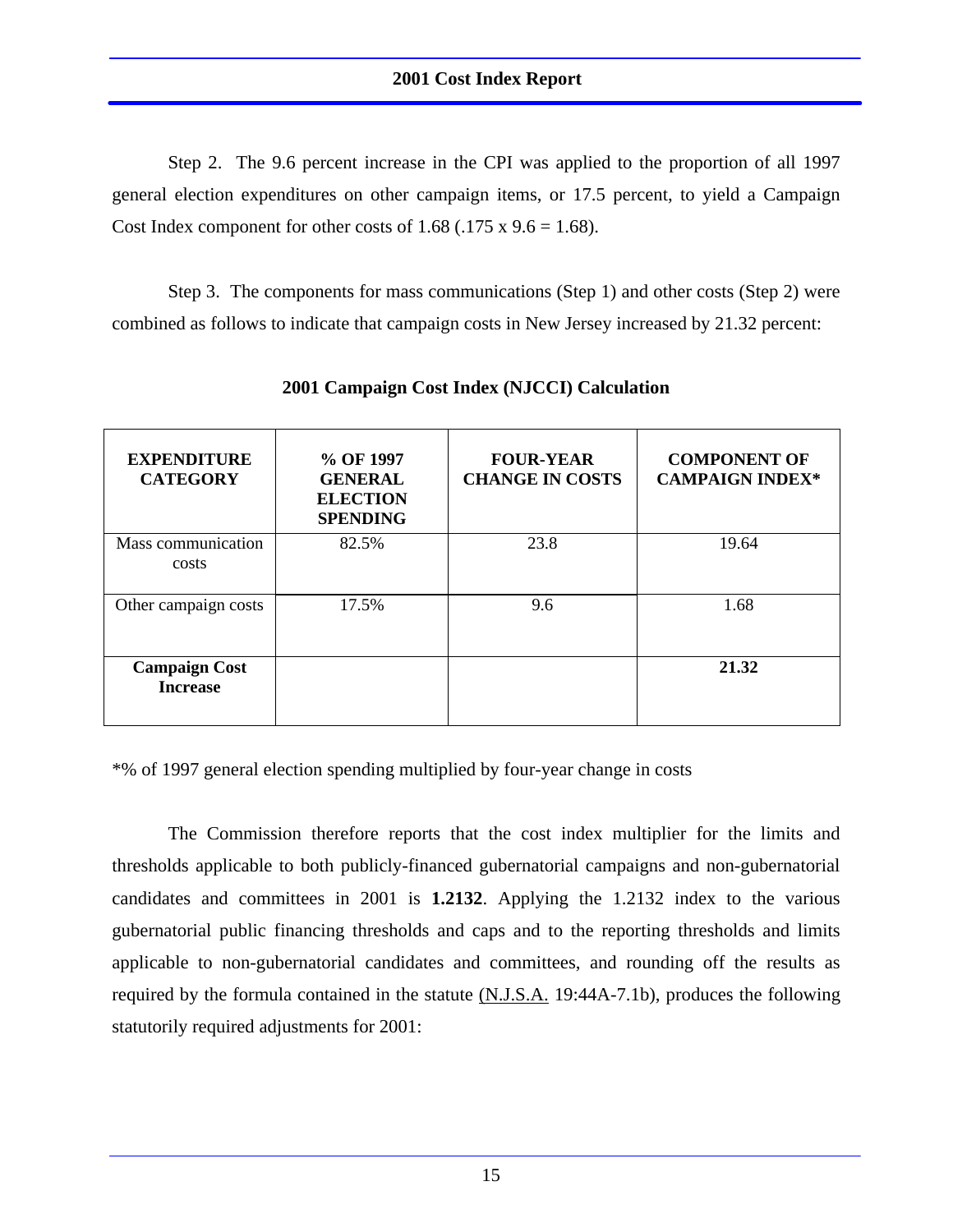| Limit/Threshold                          | 1997 Amount    | <b>Cost Index</b><br><b>Multiplier</b> | <b>Sum</b>     | 2001 Rounded<br>Amount<br>(pursuant to N.J.S.A.<br>$19:44A-7.1b)$ |
|------------------------------------------|----------------|----------------------------------------|----------------|-------------------------------------------------------------------|
| <b>Contribution Limit</b>                | \$2,100.00     | 1.2132                                 | \$2,547.72     | \$2,600.00                                                        |
| Qualification<br><b>Threshold</b>        | \$210,000.00   | 1.2132                                 | \$254,772.00   | \$260,000.00                                                      |
| <b>Amount Not</b><br><b>Matched</b>      | \$69,000.00    | 1.2132                                 | \$83,710.80    | \$84,000.00                                                       |
| <b>Primary Public</b><br><b>Fund Cap</b> | \$1,860,000.00 | 1.2132                                 | \$2,256,552.00 | \$2,300,000.00                                                    |
| Primary Expenditure<br>Limit             | \$3,100,000.00 | 1.2132                                 | \$3,760,920.00 | \$3,800,000.00                                                    |
| <b>General Public</b><br><b>Fund Cap</b> | \$4,600,000.00 | 1.2132                                 | \$5,580,720.00 | \$5,600,000.00                                                    |
| General Expenditure<br>Limit             | \$6,900,000.00 | 1.2132                                 | \$8,371,080.00 | \$8,400,000.00                                                    |

#### **2001 Gubernatorial Cost Index Adjustments**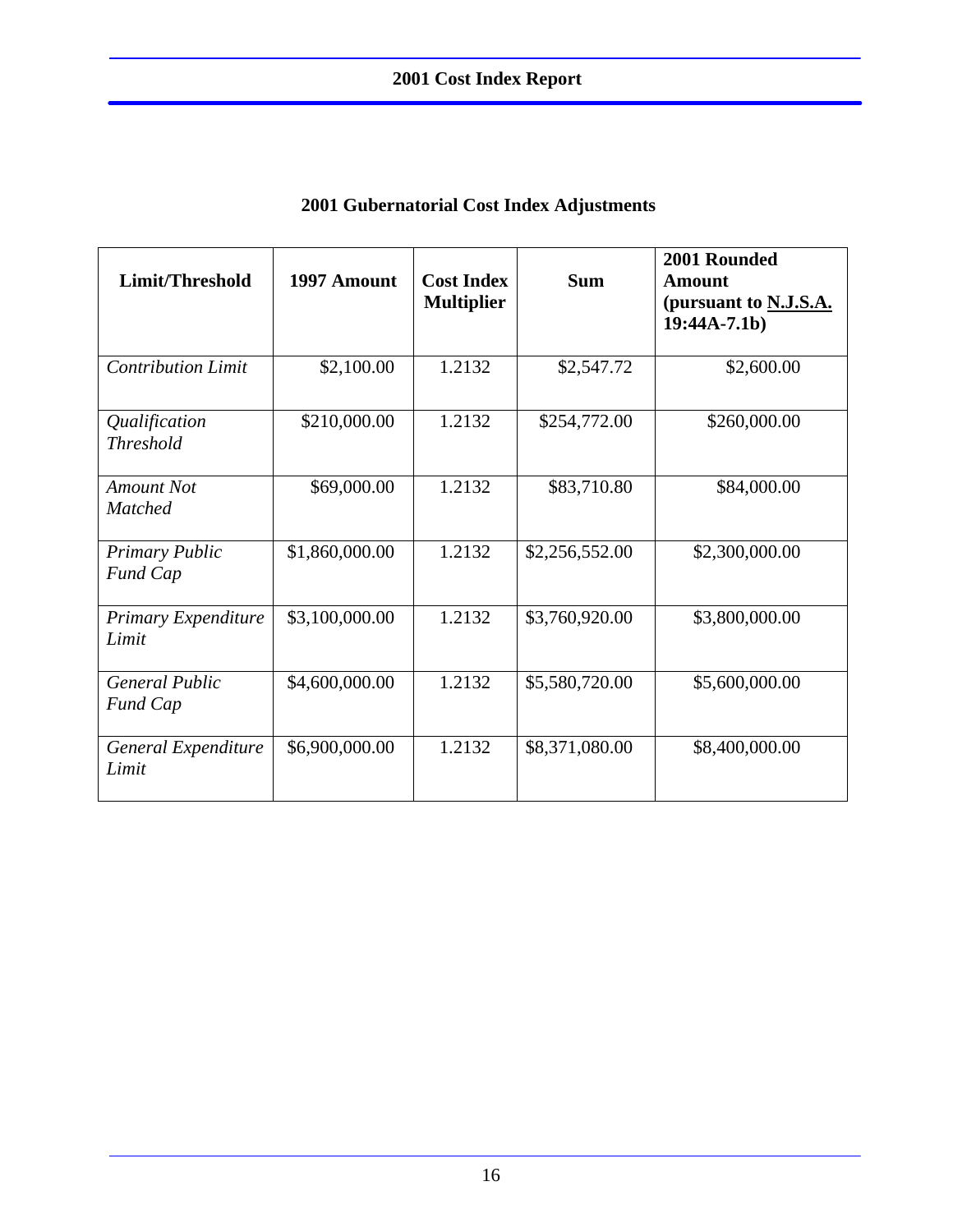| 2001 Adjustments for Non-Gubernatorial Candidates and Committees |  |  |  |
|------------------------------------------------------------------|--|--|--|
|------------------------------------------------------------------|--|--|--|

| Limit/Threshold                                                               | 1997 Amount        | <b>Cost Index</b><br><b>Multiplier</b> | <b>Sum</b>                | 2001 Rounded<br><b>Amount</b><br>(pursuant to N.J.S.A.<br>$19:44A-7.1b)$ |
|-------------------------------------------------------------------------------|--------------------|----------------------------------------|---------------------------|--------------------------------------------------------------------------|
| <b>Political Committee</b><br><b>Reporting Threshold</b>                      | \$1,200            | 1.2132                                 | \$1,455.84                | \$1,500.00                                                               |
| <b>Continuing Political</b><br><b>Committee Reporting</b><br><b>Threshold</b> | \$3,000            | 1.2132                                 | \$3,639.60                | \$3,700.00                                                               |
| Contribution<br><b>Reporting Threshold</b>                                    | \$300              | 1.2132                                 | \$363.96                  | \$400.00                                                                 |
| 48-Hour<br>Notice/Contribution<br><b>Threshold</b>                            | \$600              | 1.2132                                 | \$727.92                  | \$800.00                                                                 |
| 48-Hour<br>Notice/Expenditure<br><b>Threshold</b>                             | \$600              | 1.2132                                 | \$727.92                  | $\frac{1}{8800.00}$                                                      |
| Joint Candidates<br>Committee<br><b>Thresholds</b>                            | \$4,700<br>\$7,000 | 1.2132                                 | \$5,702.04<br>\$8,492.40  | \$5,800.00<br>\$8,500.00                                                 |
| Form A-3 Threshold                                                            | \$3,000            | 1.2132                                 | \$3,639.60                | \$3,700.00                                                               |
| Form A-1 Threshold<br>& School<br>Board/Write-in<br><b>Threshold</b>          | \$2,400            | 1.2132                                 | \$2,911.68                | \$3,000.00                                                               |
| Independent<br>Expenditure<br><b>Threshold</b>                                | \$600              | 1.2132                                 | \$727.92                  | \$800.00                                                                 |
| Section 20.1<br>Penalties                                                     | \$3,500/7,000      | 1.2132                                 | \$4,246.20/<br>\$8,492.40 | \$4,300.00/<br>\$8,500.00                                                |
| <b>Section 22 Penalties</b>                                                   | \$3,500/7,000      | 1.2132                                 | \$4,246.20/<br>\$8,492.40 | \$4,300.00/<br>\$8,500.00                                                |
| Pro rata Return of<br>Contributions                                           | \$200              | $\rm N/A$                              | N/A                       | \$400.00                                                                 |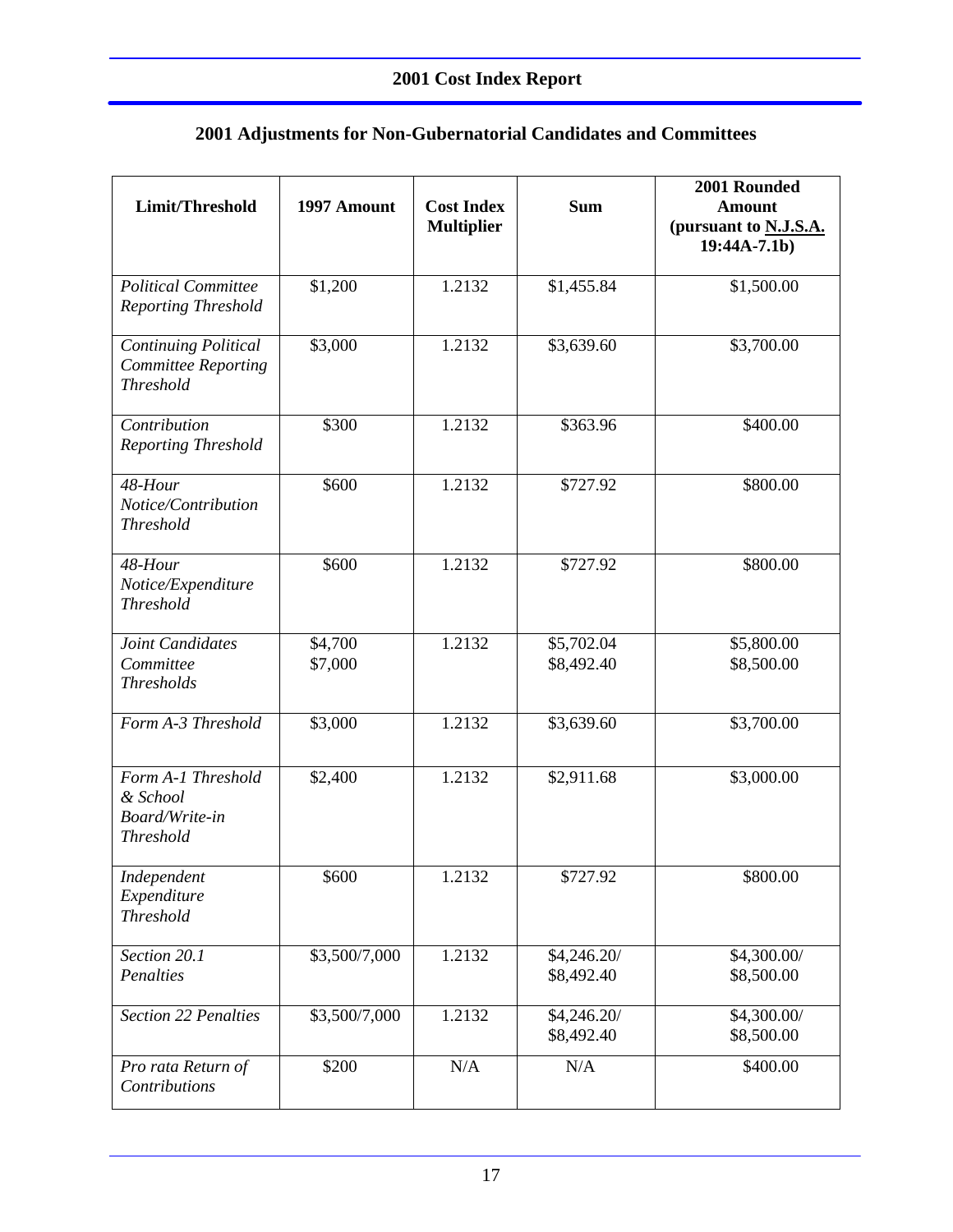| 1997<br><b>CONTRIBUTION</b><br><b>AMOUNT</b> | <b>COST INDEX</b><br><b>MULTIPLIER</b> | <b>SUM</b>  | 2001 ROUNDED<br><b>AMOUNT</b><br>(pursuant to<br>N.J.S.A. 19:44A-<br>7.1 <sub>b</sub> |
|----------------------------------------------|----------------------------------------|-------------|---------------------------------------------------------------------------------------|
| \$1,800                                      | 1.2132                                 | \$2,183.76  | \$2,200.00                                                                            |
| \$5,900                                      | 1.2132                                 | \$7,157.88  | \$7,200.00                                                                            |
| \$30,000                                     | 1.2132                                 | \$36,396.00 | \$37,000.00                                                                           |
| \$59,000                                     | 1.2132                                 | \$71,578.80 | \$72,000.00                                                                           |
|                                              |                                        |             |                                                                                       |

#### **2001 NON-GUBERNATORIAL CONTRIBUTION LIMIT AMOUNT ADJUSTMENTS**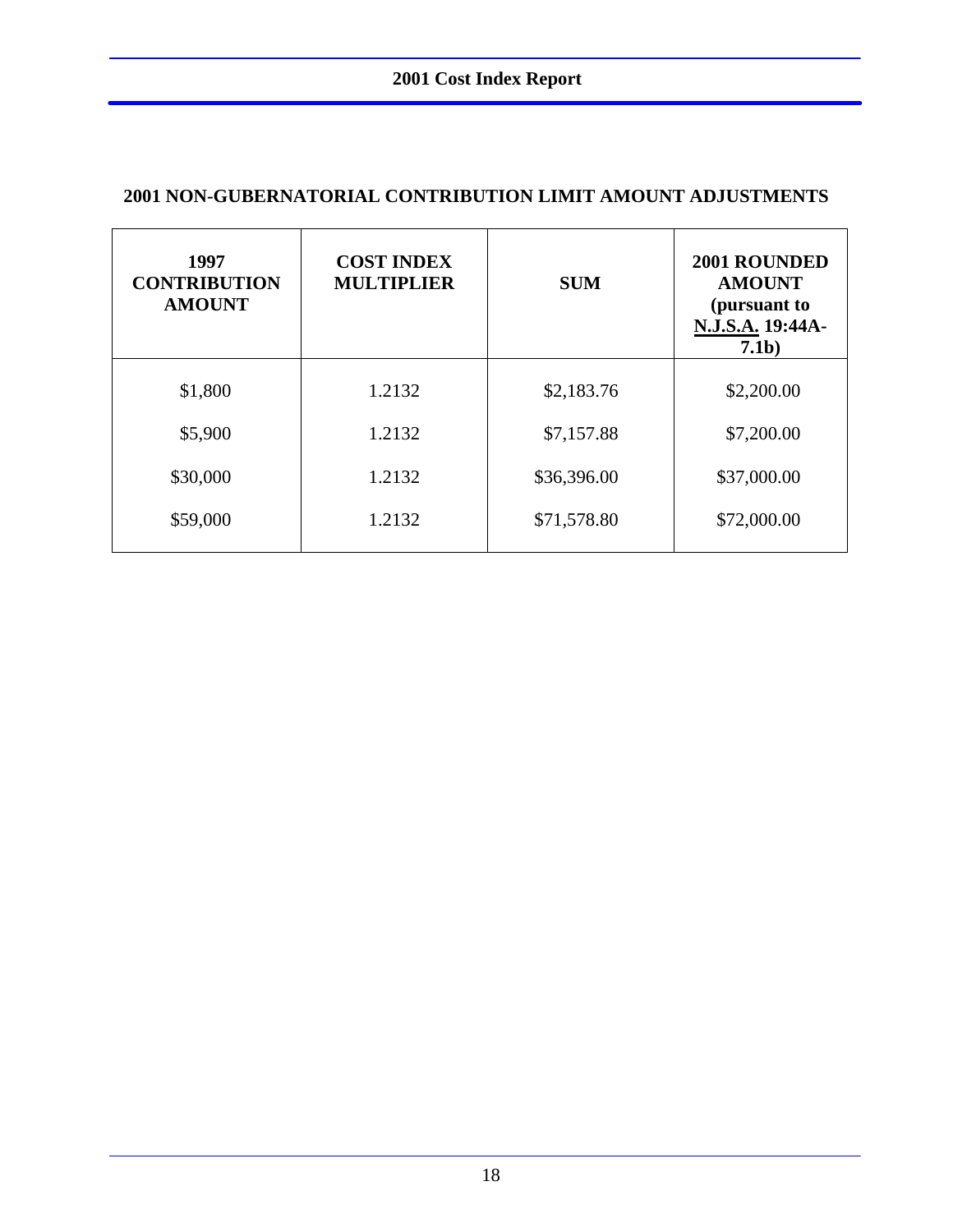#### **PUBLIC COMMENT CONCERNING THE PROPOSED 2001 COST INDEX ADJUSTMENTS**

The Commission proposed the 2001 adjustments to the limits and thresholds in the Act in the form of amendments to its regulations. The 2001 proposed amendments represent the second time that the cost index changes affect non-gubernatorial candidates and committees and the third adjustment of the gubernatorial limits.

As part of the adoption process for the proposed regulations, the Commission conducted a public hearing on September 19, 2000, to provide an opportunity for public comment. Staci A. Berger presented oral and written testimony at the public hearing on behalf of New Jersey Citizen Action.

Ms. Berger indicated that New Jersey Citizen Action opposes the proposed amendments to implement the cost index adjustments because increasing the contribution limits will exacerbate the problem of the influence of private money in New Jersey elections. She stated that under the current system large contributors are more valuable to candidates than smaller individual contributors and that the concentration of campaign funds is a problem. New Jersey Citizen Action believes that the existing method of financing legislative elections narrows the pool of candidates and discourages voter participation, and that the proposed cost index amendments "will enlarge the role of wealthy corporations and individuals at the expense of working families and small business people."<sup>11</sup>

Ms. Berger suggested that to remedy the high costs of elections, New Jersey adopt a "Fair Elections System" for gubernatorial and legislative candidates. In such a system candidates qualify for public funding by raising small contributions from registered voters and voluntarily agree to limit spending to the amount of public money provided. She urged the Commission, Governor, and Legislature to study the Fair Elections System.<sup>12</sup>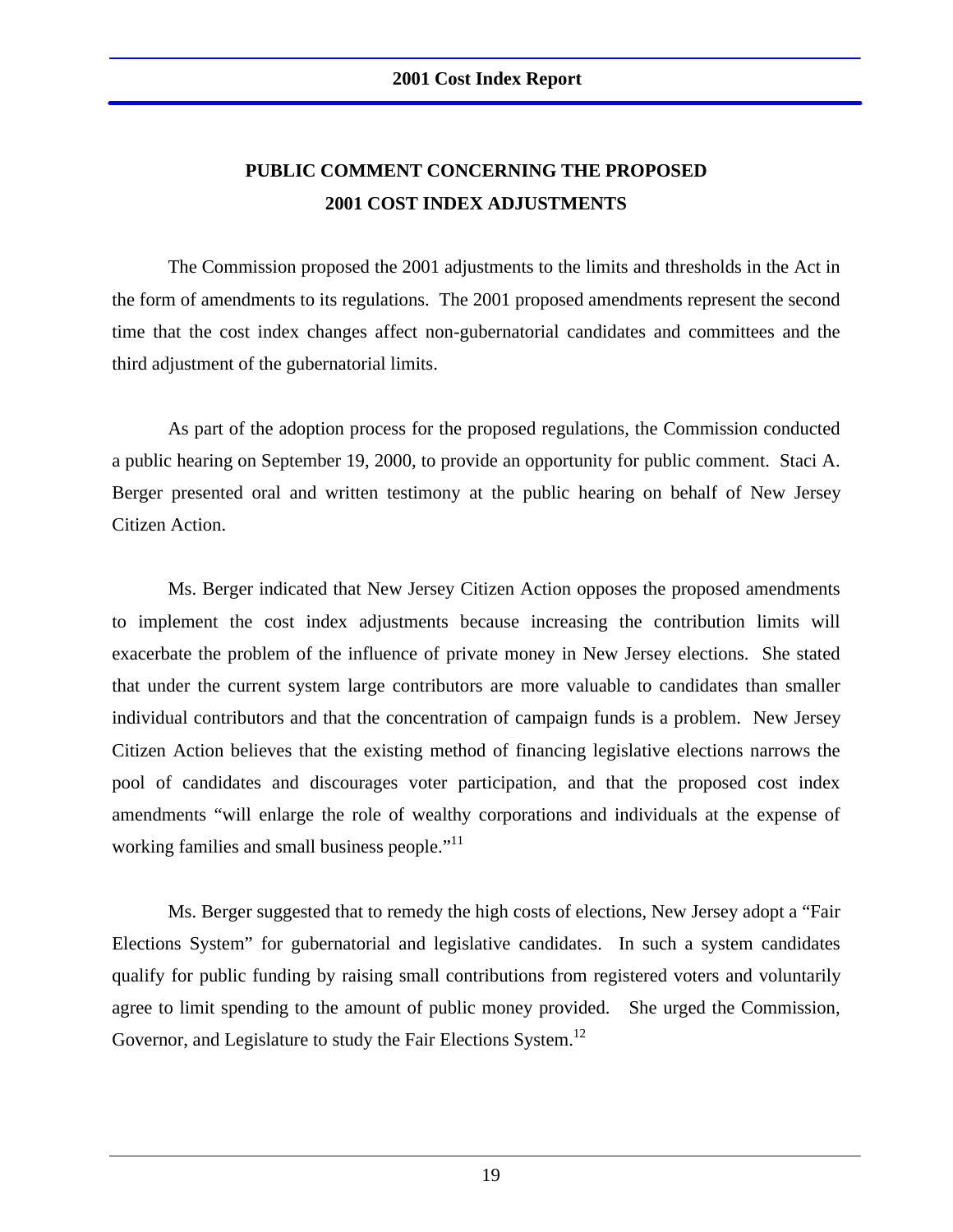#### **COMMISSION RESPONSE TO THE PUBLIC COMMENT**

The Commission is required by law to adopt the statutorily-mandated campaign cost amendments to the various limits and thresholds in the New Jersey Campaign Contributions and Expenditures Reporting Act. N.J.S.A. 19:44A-7.1 and 7.2 require that the Commission determine the adjustments by December 1, 2000, and report the changes in the limits and thresholds to the Legislature by December 15, 2000. Therefore the Commission determined that the 2001 cost adjustment process must be implemented, and further believes that Ms. Berger's observations and recommendations for changing the method of funding gubernatorial and legislative elections in New Jersey are not within its jurisdiction and are more appropriately addressed to the Legislature.

#### **CONCLUSION**

The Commission recommends implementation of the 2001 campaign cost adjustments described in this report because it perceives them as statutorily mandated. Further, the adjustments introduce "certainty and financial responsiveness" into the gubernatorial election process<sup>13</sup> and now serve the same important goals for non-gubernatorial candidates and committees.

The Commission proposed the cost adjustment process as an improvement to New Jersey's nationally-recognized gubernatorial public financing program and lauded its expansion and application to non-gubernatorial candidates and committees. The quadrennial inflation adjustment process ensures the continued viability of New Jersey's gubernatorial public financing program and the ability of non-gubernatorial candidates and committees to be active participants in the election process. The Commission again welcomes the opportunity to offer this report and to continue its tradition of service to the citizens of New Jersey.